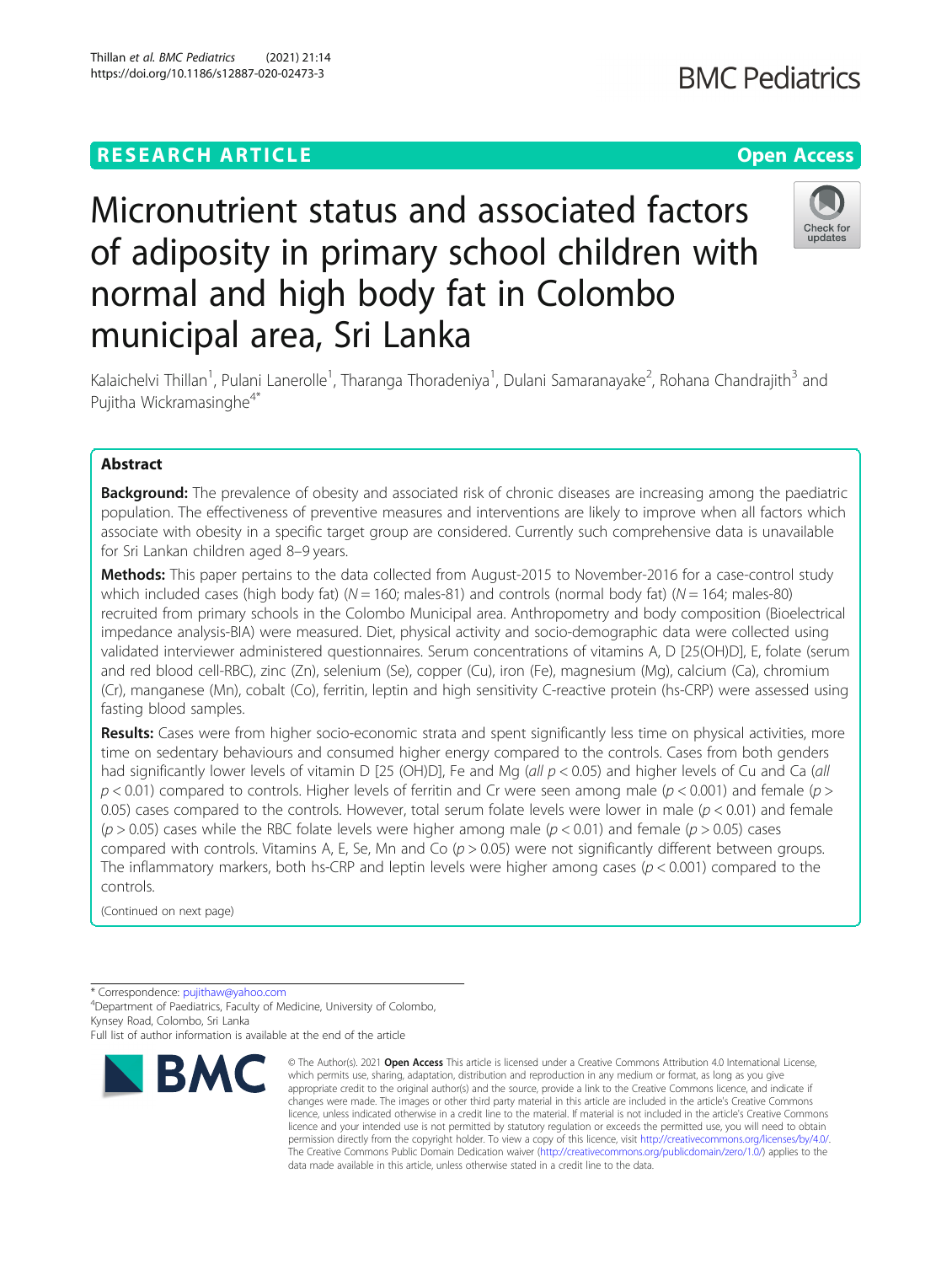#### (Continued from previous page)

**Conclusions:** This study highlights higher socio-economic status, lower physical activity, more sedentary behaviours, higher energy intake and inconsistent distribution of micronutrients among the children with high body fat when compared with the control group. Increased levels of inflammatory markers indicate the presence of the risk of chronic inflammation in children with high body fat.

Keywords: Micronutrient status, Adiposity, Sri Lankan children

# Background

Over the past few decades, the global prevalence of obesity has increased in epidemic proportion, especially among the paediatric population [\[1](#page-11-0)]. Based on the WHO's recent estimates, the prevalence of overweight and obesity has increased from 4% in 1975 to 18% in 2016 among children and adolescents of 5–19 years, reaching over 340 million ([https://www.who.int/news](https://www.who.int/news-room/fact-sheets/detail/obesity-and-overweight)[room/fact-sheets/detail/obesity-and-overweight](https://www.who.int/news-room/fact-sheets/detail/obesity-and-overweight)). This has led to the increase in prevalence of noncommunicable diseases [\[2\]](#page-11-0).

Changes in the dietary and physical activity patterns associated with economic development and urbanization known as the nutrition transition, observed in many low and middle income countries [\[3](#page-11-0)] has led to the epidemic of overweight and obesity. Obesity and associated chronic diseases are some adverse health outcomes of such nutrition transition [\[4](#page-11-0)]. Unhealthy dietary habits initiated during childhood, often continue throughout their life predisposing to chronic diseases in adulthood [[5\]](#page-11-0). Socioeconomic factors such as education level and income of parents, [\[6](#page-11-0)] and number of siblings [[7\]](#page-11-0) are associated with the prevalence of overweight and obesity and are likely to work through dietary habits. The prevalence of overweight and obesity is increasing among adolescents and young adults in the South Asian region, including Sri Lanka as they experience the nutrient transition due to the rapid economic development and urbanization [\[8](#page-11-0)]. Further, overweight and obesity is a significant public health problem among adolescents in Colombo [\[9](#page-11-0)]. However, Sri Lankan children have been reported to have a higher percentage of fat mass from their younger age for a given Body Mass Index (BMI) [[10\]](#page-11-0).

Based on the epidemiological data, sex-specific differences were witnessed in the prevalence of childhood obesity [[11](#page-12-0)]. The influence of an obesogenic environment on a child, as well as patterns of pubertal fat deposition differ in girls and boys. It is important to recognize the sex difference in micronutrient status and the inflammatory status associated with adiposity and expanding the study by stratifying on gender basis with the population specific body fat cut offs might provide more insights [\[12](#page-12-0)–[14\]](#page-12-0).

Although there is limited evidence on lifestyle parameters and overweight in children, such studies fail to provide a complete picture on the link between body fat and micronutrient status. Micronutrient deficiency is a major nutrition-related public health issue globally, particularly among children. Vitamin A, zinc, iron and folate deficiencies have been reported among children and adolescents in Sri Lanka [[15,](#page-12-0) [16\]](#page-12-0). Since micronutrients play an essential role in energy metabolism, adequate intake of micronutrients is necessary for proper metabolism and tissue function [\[17](#page-12-0)] However, research into the links between micronutrient status and body fat have yielded conflicting results. Despite positive energy balance, evidence has directed attention towards micronutrient deficiency as a contributory factor to the deposition of fat and the pathogenesis of obesity [\[18](#page-12-0)]. Studies have reported a relationship between micronutrient status, mainly deficiencies among obese children [[19\]](#page-12-0). On the other hand, micronutrient supplementation has also been shown to improve body weight in obese individuals [[20\]](#page-12-0). While there is no evidence that explores the associations between micronutrients and body fat among Sri Lankan children, there is also no available data on the status of other important micronutrients such as selenium, copper, magnesium, chromium, manganese, cobalt and vitamin E in this population.

The role of chronic inflammation in obesity has been widely studied, and a more recent area of interest has been the possibility that low grade chronic inflammation may alter micronutrient status. It has been observed that inflammation reduces the vitamin and mineral levels irrespective of nutrient intake [\[21](#page-12-0)]. Hence, low grade chronic inflammation associated with high adiposity could be a contributory factor to micronutrient deficiency. Despite the increasing prevalence of overweight and obesity and concurrent micronutrient deficiencies among the child population in Sri Lanka, such a relationship has not yet been explored.

The risk of developing chronic disease among obese children varies between individuals and it is essential to identify potential risk factors beyond the conventional factors before planning preventive measures or interventions. Often, the failure of preventive measures is due to inadequate understanding of the complexities of the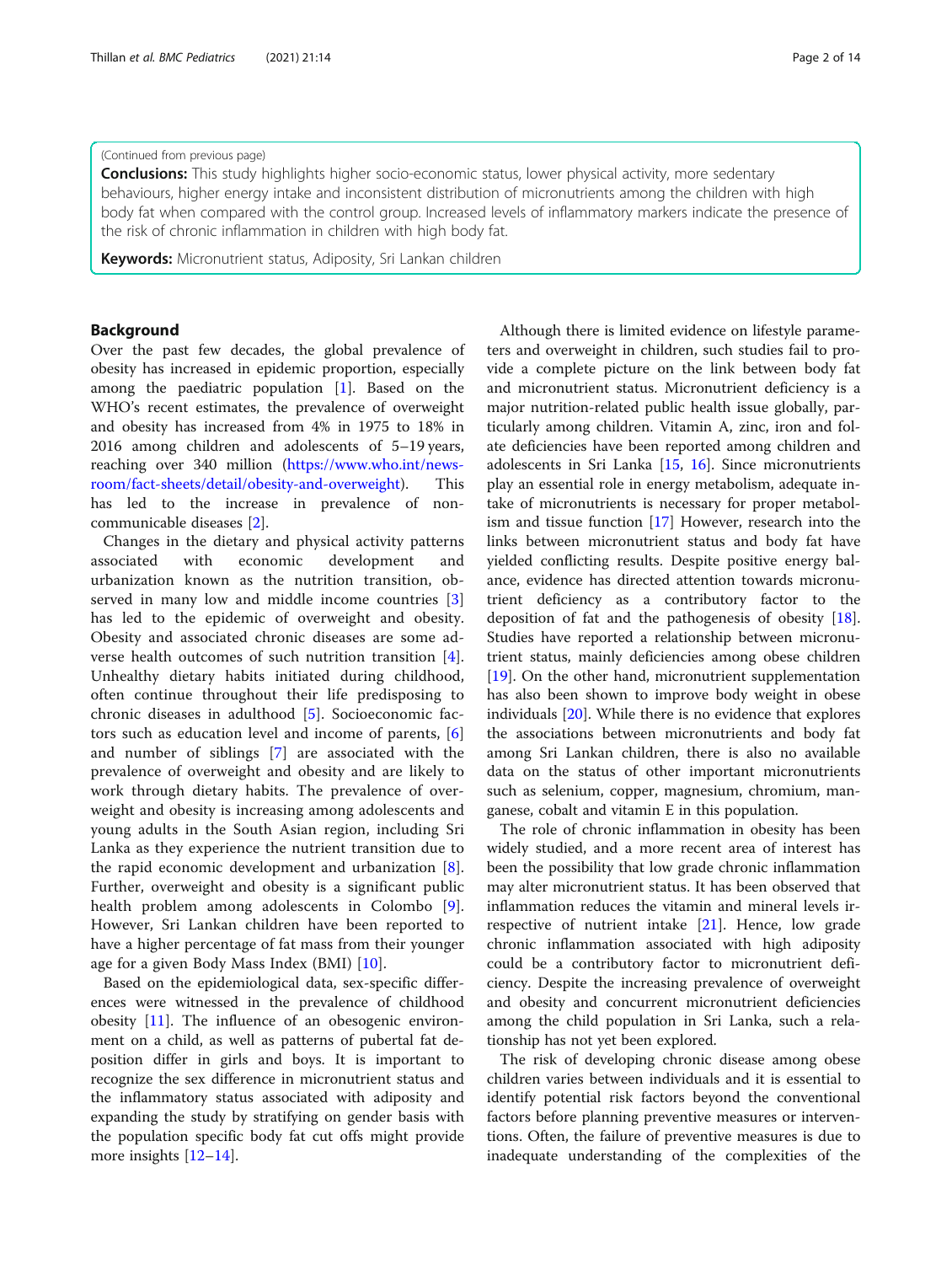undelaying risk factors both biological and environmental. In developing comprehensive preventive strategies, an understanding of associated risk factors of obesity of a specific target group is a prerequisite.

Therefore, the present study aimed to compare micronutrient status, inflammatory markers, physical activity patterns, diet and socioeconomic factors in 8–9 year old children with high and normal body fat living in an urban area of Sri Lanka.

# **Methods**

#### Study design, sample and subjects

This paper pertains to the data collected from August-2015 to November-2016 for a case-control study assessing the association between micronutrient status and adiposity carried out in primary school children aged 8– 9 years in an urban area of Sri Lanka. The sample size was initially estimated based on the prevalence data of vitamin D and iron deficiency among two groups (obese/overweight and normal weight) of children based on published local and regional evidence [[22](#page-12-0)–[26](#page-12-0)]. The highest sample size required per group was 81, for an estimated prevalence of vitamin D deficiency of 47 and 25% among obese [[23,](#page-12-0) [24](#page-12-0)] and normal weight [[22](#page-12-0)] children respectively, an  $\alpha$  error of 0.05, statistical power of 80% and considering a 10% dropout rate. Four groups were formed with the stratification by gender in both cases and controls. Further, the sample size adequacy was checked for the analysis of parameters of inflammation (with an α error of 0.05 and the power of 80%) using published mean values of leptin [[27\]](#page-12-0) among two groups of children.

Cases ( $N = 160$ ; male − 81) were defined as those having body fat higher than the cut-off value (vide infra) and controls ( $N = 164$ ; males-80) were defined as those with normal body fat.

#### Subject recruitment

Thirty-seven schools were randomly selected from 110 schools within Colombo Municipal Council area. Overweight/obese and normal weight children were screened based on the BMI (overweight  $> + 1SD$  and  $< +2SD$  and obese ≥ + 2SD for each sex, based on BMI for age for 5– 19-year-old children, WHO 2007 standards) during routine school medical inspections which are conducted by Medical Officers of Health of the area in all government and semi- government schools. The school medical inspection carried out among children in grades 1, 4 and 7, is a routine health screen, identifying problems for treatment or referral and includes the immunization programme. Children in grade 4 (aged 8–9 years) were considered for this study.

Selected children and their parents were invited with the help of their class teacher to the Clinical Laboratory

of the Professorial Paediatric Unit of the Lady Ridgeway Hospital which is the main Children's Hospital in Sri Lanka. After obtaining the written consent from parents, cases and controls were recruited according to their body fat measurements. Categorization of cases (male body fat  $> 28.6\%$  and female body fat  $> 33.7\%$ ) and controls (male body fat ≤28.6% and female body fat ≤33.7%) were based on the percentage body fat cut-offs for Sri Lankan children [\[12](#page-12-0)].

# Inclusion and exclusion criteria

Eight to nine-year old children who were residents of the Colombo Municipal Council area and identified to have normal and high body fat by the cut off value (vide supra) were selected [[12\]](#page-12-0).

Children with any chronic illness and on long term medication, children on diet restrictions, birth defects, or congenital anomaly, children on micronutrient supplementation and children with a history of any allergies, infection occurring within 2 weeks of the study were excluded.

Ethical clearance for this study was obtained from the Ethics Review Committees of the Faculty of Medicine, University of Colombo (EC-14-168), and institutional approval from the Lady Ridgeway Children's Hospital, Sri Lanka. Approval was also obtained from the Ministry of Education and the principals of schools to conduct the study. Informed written consent was obtained from parents/guardians of all participants.

# Anthropometric and body fat measurements

Height was measured to the nearest 0.1 cm without footwear using a potable stadiometer (SECA 225®; Germany), and weight was measured using an electronic weighing scale (SECA 803®; Germany) to the nearest 0.1 kg with light clothes. BMI was calculated as weight (in kilograms) divided by height squared (in meters). Waist circumference (WC) was measured at the midpoint between the lower border of palpable rib and iliac crest in the mid axillary line, using a non-stretchable tape to the nearest 0.1 cm and the waist-to-height ratio (WHtR) was calculated as waist circumference (in cm) divided by height (in cm). Body fat was measured by BIA technique using an In Body 230® multi-frequency analyzer (Biospace Co., Ltd., Seoul, Korea). All anthropometry measurements were performed according to WHO standards [[28\]](#page-12-0) using standardized equipment by a single investigator.

# Dietary intake

An interviewer-based food frequency questionnaire (FFQ) (attached as "Supplementary file [1](#page-11-0)") was used to collect dietary information from the caregivers of the children.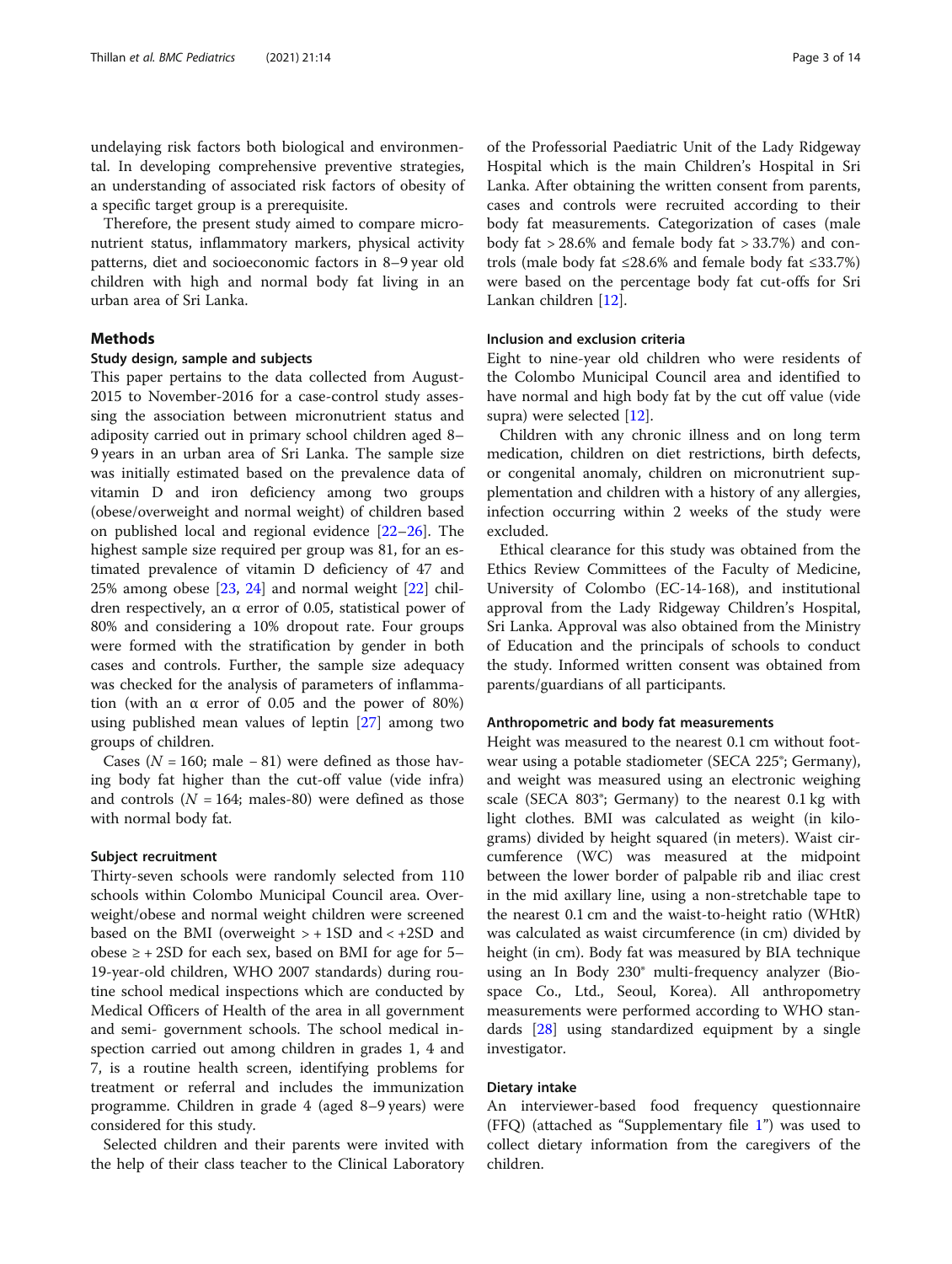# Development of FFQ

The 106 food item FFQ was designed based on the questionnaire used in a previous study in Sri Lanka [\[29\]](#page-12-0). The food items were broadly categorized into pulses, rice and rice-based products, wheat flour-based products, breakfast cereals, bakery products, fast food, dairy products, fat/oil, nuts, vegetables/leafy vegetables, fish /meat and meat products/egg, fruits, confectionery, snacks and beverages. The consumption frequency of food item was assessed across the categories "how many times per day", "how many times per week" and "No/rarely/1-2 times per month" with the portion size.

#### Validation of FFQ

The contents of the FFQ was evaluated by an expert panel of nutritionists from the Faculty of Medicine University of Colombo, Sri Lanka and the FFQ was modified based on their suggestions.

The validity of the FFQ was assessed against a 7-day food record in a convenient sample of the same study population. Spearman rank correlation coefficient was used to compare the frequency score for the food groups from the FFQ and the 7-day food record. The test-retest reliability (reproducibility) was assessed by administering the questionnaire to a sub-sample of the same study population on two occasions 1 week apart and by calculating the intra-class correlation coefficient (ICC) for frequency scores for the different food groups. The ICC values of  $< 0.4$  and  $\ge 0.76$  were considered as poor and excellent reliability respectively, as reported in the previous study [[30\]](#page-12-0).

#### Assessing the dietary intake

The validated FFQ was administered to collect dietary information from caregivers by a single investigator. The questionnaire was administered with validated food portion size photographs [\[31](#page-12-0)] and commonly used household utensils including cups, bowls with measuring scales and serving spoons to estimate the portion sizes accurately. The amount (portion size in grams) and the frequency of consumption of each food item were assessed per week and total amount consumed per week was estimated by multiplying portion size by consumption frequency per week.

# Estimation of nutrient intake

The nutrient and energy intake was calculated using the food composition tables of the United States Department of Agriculture (USDA) [[32](#page-12-0)], Asian food composition tables [[33](#page-12-0)] and locally published food composition tables [\[34](#page-12-0)–[36\]](#page-12-0). The median nutrient intakes were compared with recommended dietary allowances (RDA) for Sri Lankan children aged 6–9 years [\[37](#page-12-0)]. Institute of Medicine (IOM) recommendations [[38](#page-12-0)] were used when values were not available for Sri Lankan children. The daily intake of nutrients and energy was calculated as the average from a week's intake.

# Identification and exclusion of under reporters of dietary intake

Under reporters of dietary intake were identified using the formula of Energy intake < Basal metabolic rate  $(BMR) \times 1.2$  which can be used as a cut off [[39\]](#page-12-0) where the BMR of each subject was calculated using Henry equation [[40\]](#page-12-0). The food and nutrient intakes of children whose daily energy intake (Total energy intake per week/7) was below [BMR  $\times$  1.2], were excluded from the analysis.

# Physical activity

Physical activity was measured by a physical activity questionnaire (attached as "supplementary file [2](#page-11-0)"). The questionnaire was adapted from the children physical activity questionnaire (C-PAQ) ([https://www.mrc](https://www.mrc-epid.cam.ac.uk/wp-content/uploads/2014/08/CPAQ.pdf)[epid.cam.ac.uk/wp-content/uploads/2014/08/CPAQ.](https://www.mrc-epid.cam.ac.uk/wp-content/uploads/2014/08/CPAQ.pdf) [pdf\)](https://www.mrc-epid.cam.ac.uk/wp-content/uploads/2014/08/CPAQ.pdf) and modified to accommodate Sri Lankan traditions and culture. Some of the activities in the C-PAQ which were not relevant to Sri Lankan children were substituted with activities that are common. The modified questionnaire was validated using content and criterion validity and test-retest reliability (reproducibility) methods.

Validation of the physical activity questionnaire.

The contents of the physical activity questionnaire were validated, adopting a similar method used in validating the FFQ. The criterion assessment was carried out using ActiGraph wGT3x-BT® triaxial accelerometers <https://www.actigraphcorp.com> [\[41\]](#page-12-0) in a different population of children of the same age. The children were instructed to wear the instrument on their right hip during their routine day to day activities except bathing, washing and water sports for seven consecutive days while maintaining a record of worn and removed time of the accelerometer every day. The child's wearing time was defined as a minimum of 480 min or more on a day. The subjects who had completed at least two weekdays and 1 weekend day were included in the analysis. The average minutes of daily moderate to vigorous physical activity (MVPA) were computed [[41\]](#page-12-0). Age-specific cutoff points were used to determine the minutes of MVPA [[42\]](#page-12-0). The physical activity questionnaire was administered at the end of the week by the investigator. The total time spent on MVPA was calculated. The criterion validity was evaluated by assessing the significant difference between the measurements of mean time spent in MVPA by instrument and the time calculated by the questionnaire. The test-retest reliability was assessed by administering the questionnaire to a sub-sample of the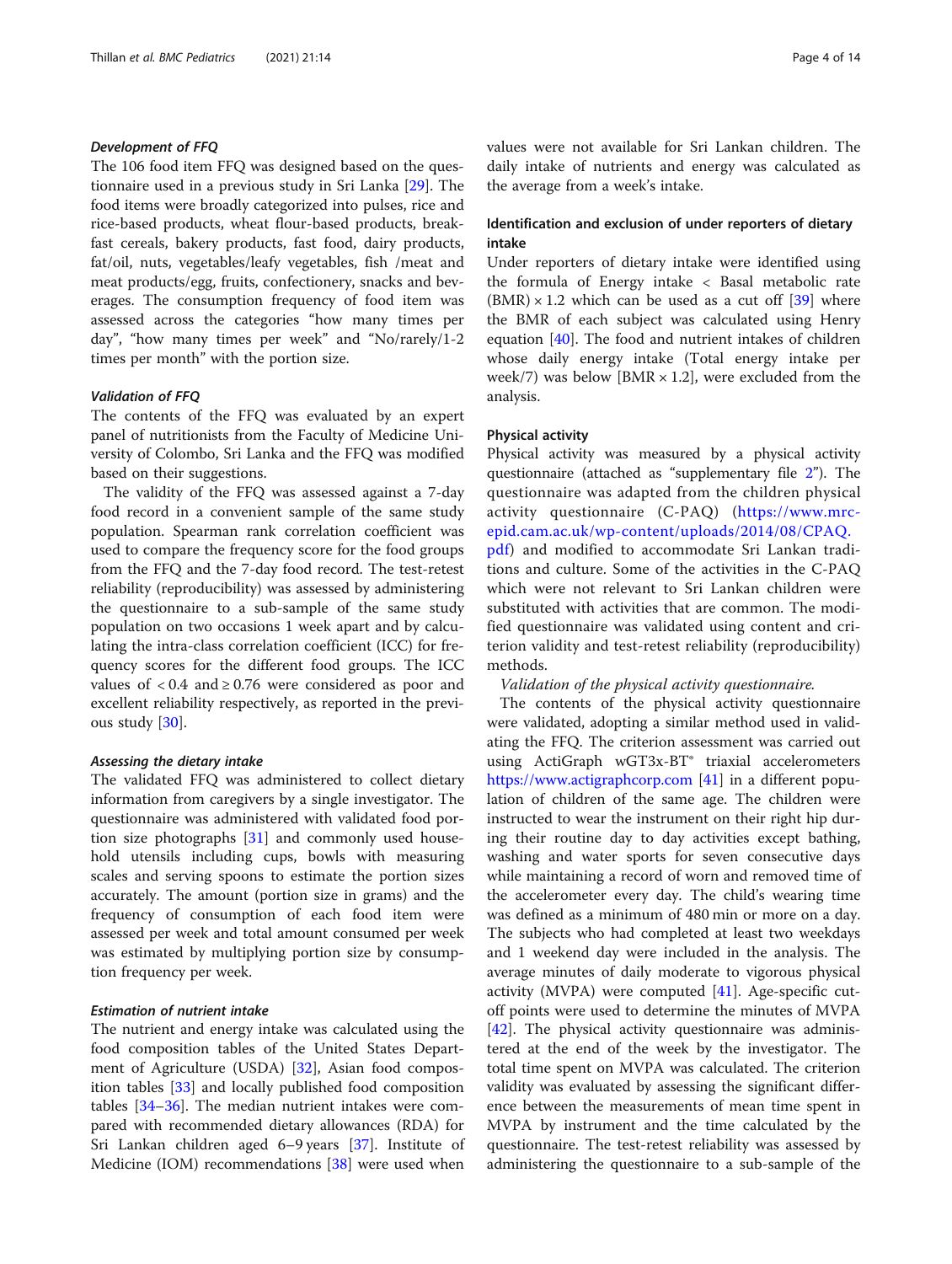same study population on two occasions one week apart with their daily routine activities. The intra-class correlation coefficient (ICC) was used to assess the test-retest reliability of the time spent on each activity, and it was considered acceptable if ICC > 0.7 [\[41](#page-12-0), [43](#page-12-0)].

# Assessment of physical activity

Physical activity was measured in a typical school week. This questionnaire covered areas related to physical and sedentary activities. The investigator completed the physical activity questionnaire by interviewing the caregivers on the frequency and the total minutes spent on each physical and sedentary activity by the child during the previous week. The activities were categorized based on metabolic equivalent (MET) values published in the Compendium of Physical Activity. Activities which had MET values of  $\leq 1.5$ , 3–6 and > 6 were classified as sedentary behaviours [[44\]](#page-12-0), moderate and vigorous physical activity, respectively [[45\]](#page-12-0). The time spent in both vigorous and moderate physical activities were summed to obtain the total time spent per week in moderate to vigorous physical activities (MVPA) and the average time spent per day was calculated.

#### Laboratory analysis

A blood sample (8 mL) was drawn by an experienced nursing officer using stainless steel needles under standard sterile conditions after a 12 h overnight fast. Blood samples were collected into covered plain glass tubes without any additives as well as into an EDTA tube for RBC folate analysis. The blood sample collected in the glass tube was centrifuged at 3000 rpm for 10 min at 4 °C, and serum was separated, aliquoted and stored at -80 °C until the analyses were performed.

Serum Vitamin D concentration (25-Hydroxy vitamin D total) was determined using a competitive chemiluminescent immunoassay (Liaison® 25 OH Vitamin D Total, USA). Following an extraction method [\[46\]](#page-12-0) serum vitamin A (all-trans-retinol) and vitamin E (α-tocopherol) concentrations were determined simultaneously at the wavelength of 292 nm by reverse phase (C18 column) HPLC (Shimadzu®, Japan) method with an ultraviolet (UV) detector using methanol and water (99:1 ratio) as the mobile phase with retinyl acetate as internal standard. Serum and RBC folate were determined using chemiluminescent assay (ARCHITECT-IP74®, USA) according to the manufacturer's instructions.

Serum ferritin was determined using an enzyme link immunosorbent assay (ELISA) (AccuDiag™, USA) method according to the manufacturer's instructions. Zn, Se, Ca, Mg, Cu, Fe, Cr, Mn and Co were determined using inductively coupled plasma mass spectrometry (ICP-MS) (Thermo ICapQ®, Fisher Scientific Inc., Bremen, Germany) after samples were digested with trace select nitric acid (≥69.0% Trace select; Fluka®, Germany), hydrochloric acid (≥37% Trace select; Fluka®, Germany) and hydrogen peroxide (35 wt% Sigma-Aldrich®, Germany) using microwave digestion system (CEM MARS 6®; USA) equipped with EasyPrep high pressure digestion vessels [[47\]](#page-12-0).

hs-CRP and leptin were assessed by a single step immunometric assay (Siemens Healthcare Diagnostics Inc., USA) and an ELISA (EIA-2395®, DRG International, Inc., USA) method, respectively.

#### Quality control

All samples, where possible, were analyzed in duplicate, with random duplicate samples being analyzed when serum volumes were low. Low and high external quality control sera were used. Pooled serum was used as a bench quality control. The percent coefficient variance was maintained for each assay according to the standard protocol for each assay performed.

# Statistical analysis

Statistical analysis was performed using SPSS for windows version 20. The analysis was done separately for males and females. Normality of data distribution was assessed by the Kolmogorov-Smirnov test. The mean values of continuous variables were compared using independent sample t-test for variables which were normally distributed. Medians (interquartile range-IQR) were compared using non-parametric Mann –Whitney U test for the variables which were not normally distributed. The categorical variables were analyzed using chisquare test between cases and controls. Subjects with  $CRP > 10$  mg/L were excluded in the comparison of  $CRP$ and ferritin between groups. The statistical significant level was set at  $p < 0.05$ .

# Results

Table [1](#page-5-0) compares socio demographic, anthropometry and body composition data between case and controls. A higher percentage of cases were from families with a household earning of LKR  $\geq 55,000$  (USD  $\geq 411.06$ ) per month compared to controls in both sexes. A higher percentage of children in both control groups male and female, had more than one sibling compared to the cases. (The overall data on socio demographic, anthropometry and body composition of cases and controls without stratifying by sex were not shown and included in the Table S1 and attached as ("Additional file [1](#page-11-0)").

As expected, anthropometry and body composition measures were significantly higher in cases compared to the controls from both genders. The percentage of overweight and obese children assessed by BMI for their age and sex were 63 and 30.8% among male cases and 72.2 and 25.3% among female cases, respectively. Others had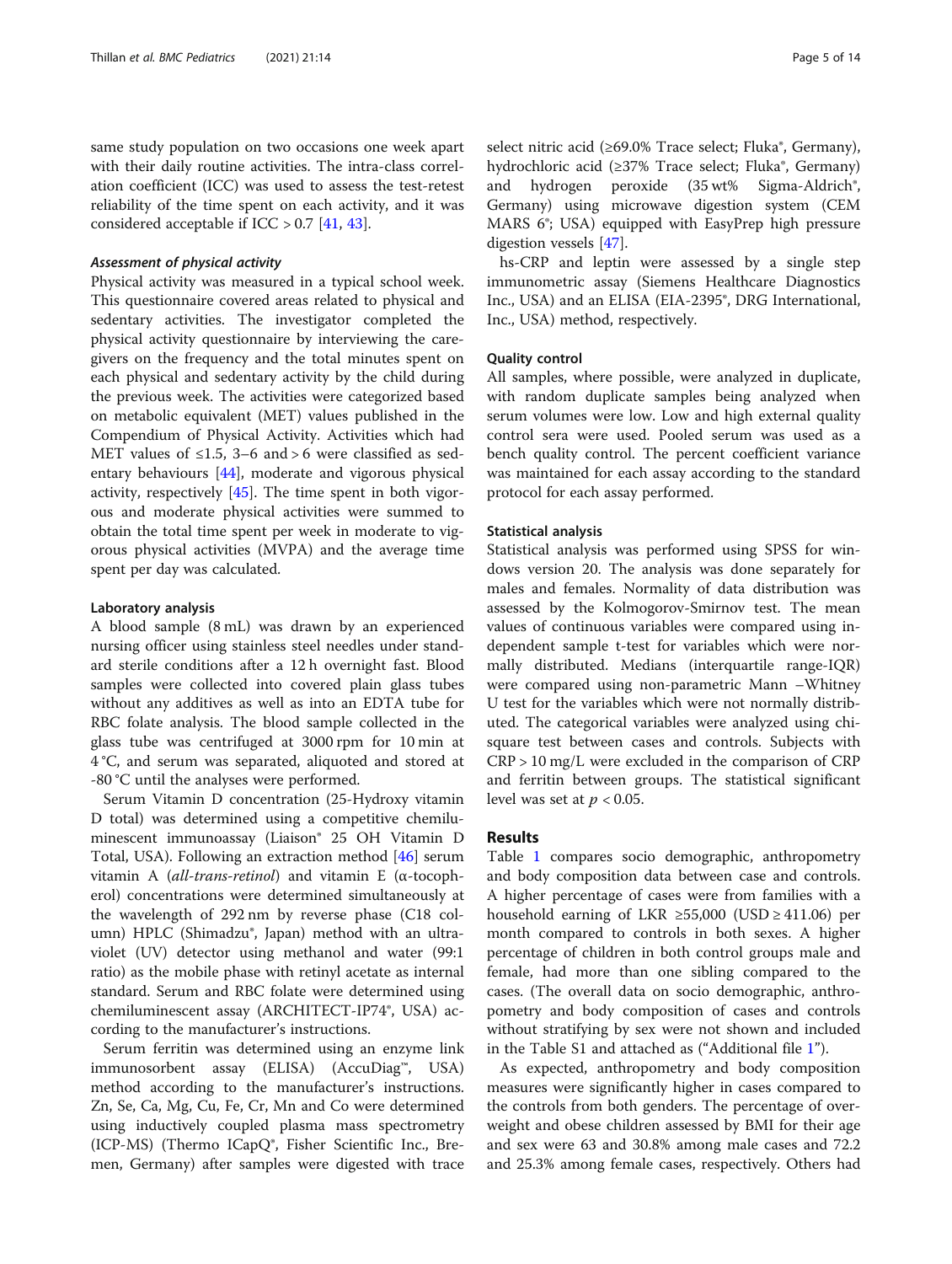| <b>Characteristics</b>             | Male                               |                                                |                         | Female                          |                                          |                                        |
|------------------------------------|------------------------------------|------------------------------------------------|-------------------------|---------------------------------|------------------------------------------|----------------------------------------|
|                                    | Cases<br>% BF $> 28.6$<br>$N = 81$ | <b>Controls</b><br>% $BF \le 28.6$<br>$N = 80$ | p value                 | Cases<br>%BF > 33.7<br>$N = 79$ | Controls<br>% $BF \leq 33.7$<br>$N = 84$ | p value                                |
| Age in years                       | $9.11 \pm 0.323$                   | $9.21 \pm 0.356$                               | $0.069^{a*}$            | $9.13 \pm 0.266$                | $9.11 \pm 0.292$                         | $0.572^{a^{**}}$                       |
| Education level of father N (%)    |                                    |                                                |                         |                                 |                                          |                                        |
| Completed primary education        | 74 (91.4)                          | 56 (70.0)                                      | $0.001^{a*}$            | 70 (88.6)                       | 74 (88.1)                                | $0.919$ <sup>**</sup>                  |
| Not completed                      | 7(8.6)                             | 24 (30.0)                                      |                         | 9(11.4)                         | 10 (11.9)                                |                                        |
| Education level of mother N (%)    |                                    |                                                |                         |                                 |                                          |                                        |
| Completed primary education        | 75 (92.6)                          | 59 (73.8)                                      | $0.001^{a*}$            | 64 (81.0)                       | 74 (88.1)                                | $0.210^{a**}$                          |
| Not completed                      | 6(7.4)                             | 21(26.2)                                       |                         | 15 (19.0)                       | 10 (11.9)                                |                                        |
| Employment status of parents N (%) |                                    |                                                |                         |                                 |                                          |                                        |
| Both employed                      | 18 (22.2)                          | 8(10.0)                                        | $0.035^{a*}$            | 31 (39.2)                       | 21 (25.0)                                | $0.051^{a**}$                          |
| One parent employed                | 63 (77.8)                          | 72 (90.0)                                      |                         | 48 (60.8)                       | 63 (75.0)                                |                                        |
| Monthly income (LKR) N (%)         |                                    |                                                |                         |                                 |                                          |                                        |
| $\geq 55,000.00$                   | 46 (56.8)                          | 14(17.5)                                       | $< 0.001$ <sup>a*</sup> | 27 (34.2)                       | 14(16.7)                                 | $0.01^{a**}$                           |
| < 55,000.00                        | 35 (43.2)                          | 66 (82.5)                                      |                         | 52 (65.8)                       | 70 (83.3)                                |                                        |
| Number of siblings N (%)           |                                    |                                                |                         |                                 |                                          |                                        |
| $\leq$ 1 sibling                   | 36 (44.4)                          | 19 (23.8)                                      | $0.006^{a*}$            | 33 (41.8)                       | 29 (34.5)                                | $0.341$ <sup>a**</sup>                 |
| $>1$ siblings                      | 45 (55.6)                          | 61(76.3)                                       |                         | 46 (58.2)                       | 55 (65.5)                                |                                        |
| Height (m)                         | $1.36 \pm 0.06$                    | $1.31 \pm 0.07$                                | $< 0.001^{b*}$          | $1.34 \pm 0.05$                 | $1.29 \pm 0.06$                          | $< 0.001^{b**}$                        |
| Weight (Kg)                        | $39.46 \pm 1.18$                   | $26.12 \pm 1.22$                               | $< 0.001^{b*}$          | $37.90 \pm 1.16$                | $25.54 \pm 1.19$                         | $< 0.001^{b**}$                        |
| BMI ( $kg/m2$ )                    | 20.80 (19.1,23.2)                  | 14.64 (13.8,17)                                | $< 0.001$ <sup>c*</sup> | 21.02 (19.2,22.3)               | 14.96 (13.7,16.3)                        | $< 0.001$ <sup><math>c***</math></sup> |
| BMI status N (%)                   |                                    |                                                |                         |                                 |                                          |                                        |
| Normal                             | 5(6.2)                             | 70 (87.5)                                      | $< 0.001$ <sup>a*</sup> | 2(2.5)                          | 78 (92.9)                                | $< 0.001^{a**}$                        |
| Overweight                         | 51 (63.0)                          | 10(12.5)                                       |                         | 57 (72.2)                       | 6(7.1)                                   |                                        |
| Obese                              | 25 (30.8)                          | 0(00.0)                                        |                         | 20(25.3)                        | 0(00.0)                                  |                                        |
| %BF                                | 35.8 (31.5,40.2)                   | 16.26 (12.6,24.1)                              | $< 0.001$ <sup>c*</sup> | 38.4 (35.5,42.2)                | 20.7 (15.5,27.1)                         | $< 0.001$ <sup><math>c**</math></sup>  |
| BF (Kg)                            | 13.8 (10.9,17.3)                   | 3.85(2.8,7.3)                                  | $< 0.001$ <sup>c*</sup> | 14.6 (12.5,16.9)                | 4.95 (3.6,7.5)                           | $< 0.001$ <sup><math>c***</math></sup> |
| WC (cm)                            | $71.09 \pm 1.08$                   | $55.37 \pm 1.11$                               | $< 0.001^{b*}$          | $72.59 \pm 1.12$                | $54.82 \pm 1.12$                         | $< 0.001^{b**}$                        |
| WHtR                               | $0.53 \pm 1.11$                    | $0.42 \pm 1.09$                                | $< 0.001^{b*}$          | $0.53 \pm 1.08$                 | $0.43 \pm 1.09$                          | $< 0.001^{b**}$                        |

<span id="page-5-0"></span>

|  |  |  |  |  |  | Table 1 Socio demographic, anthropometry and body composition characteristics of cases and controls $N = 324$ |  |  |  |
|--|--|--|--|--|--|---------------------------------------------------------------------------------------------------------------|--|--|--|
|--|--|--|--|--|--|---------------------------------------------------------------------------------------------------------------|--|--|--|

BMI Body mass index, WC Waist circumference, WHtR Waist- to- height Ratio, BF Body fat

Monthly income categories were based on the mean household expenditure per month in Sri Lanka-. Household income and expenditure survey- 2016. LKR-

Lankan rupee (1USD = 133.80 LKR on the day of data collection, 55,000.00 LKR = 411.06 USD)

\*Differences between male cases and controls, \*\*Differences between female cases and controls, <sup>a</sup>Pearson chi-square value, <sup>b</sup>Independent sample t-test compared mean  $\pm$  SD, <sup>c</sup>Mann –Whitney U test compared median (inter quartile range)-statistically significant at  $p < 0.05$ 

a normal BMI ( $-2SD - +1SD$ ). Similarly, 87.5% of males and 92.9% of females from the controls group had normal BMI for their age and sex and rest were overweight (Table 1).

Table [2](#page-6-0) compares the micronutrient status and inflammatory markers among cases and controls. Serum vitamin D [25 (OH)D] levels were significantly lower among the cases compared to controls. Similarly, the total serum folate levels were lower among cases than controls. However, the RBC folate levels were higher among cases compared to the controls. Serum vitamin A and E levels were not different between the two groups of both sexes.

The serum concentration of Mg was significantly lower among male ( $p < 0.01$ ) and female ( $p < 0.001$ ) cases compared to controls. Although serum Fe levels were significantly lower in cases, serum ferritin levels were higher than in controls. Ca levels were significantly higher among both male  $(p < 0.001)$  and female  $(p <$ 0.01) cases compared to the controls. Similarly, Cu levels were higher among cases  $(p < 0.001)$  in both sexes and Cr among male ( $p < 0.05$ ) cases compared to the controls but higher Zn levels were observed only in male cases compared to controls. There were no significant differences in the concentrations of Se, Mn and Co between groups in both sexes. Both CRP and leptin levels were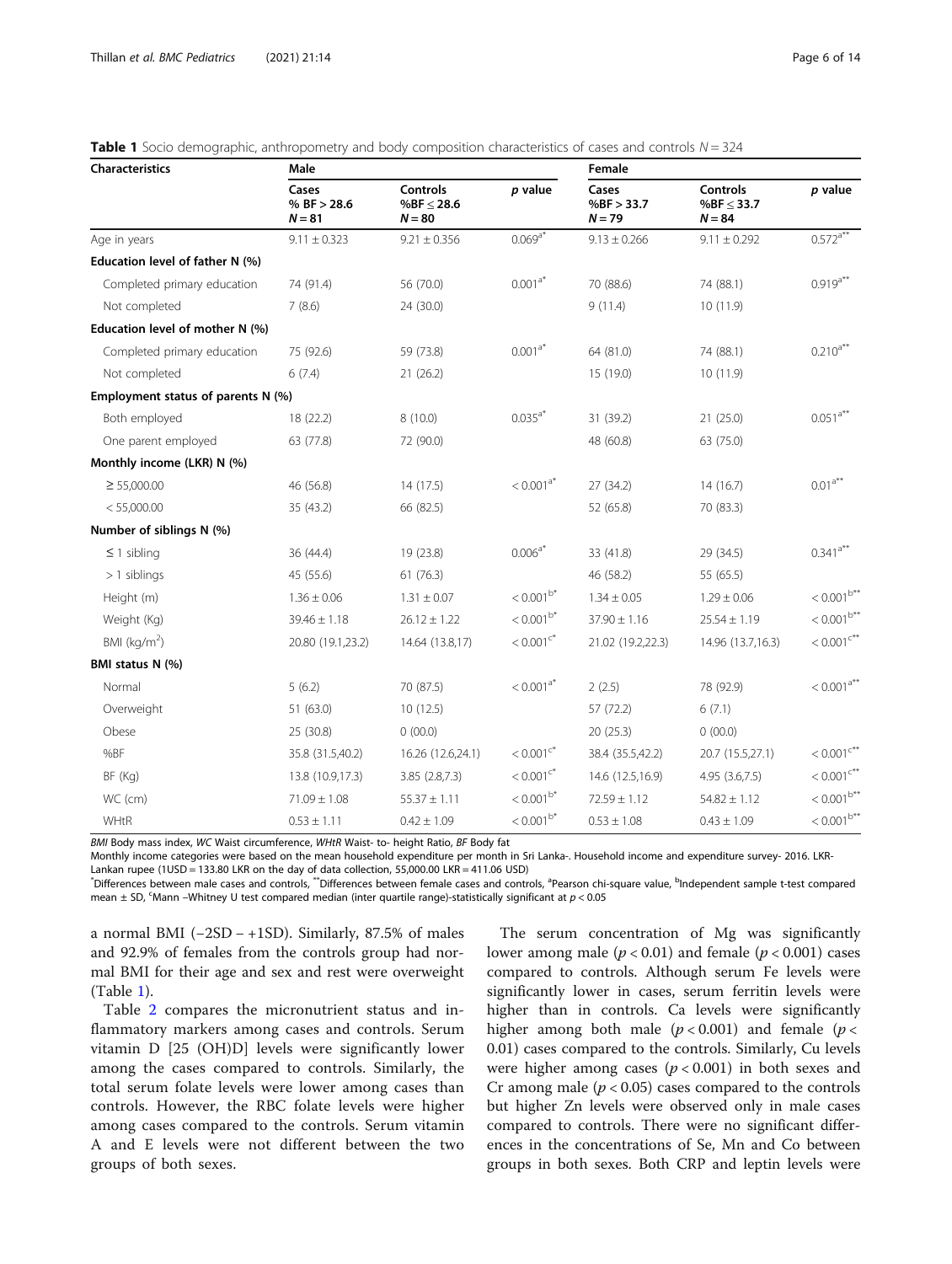| <b>Characteristics</b> | Gender | Cases<br>Male- $N = 81\%$ BF $> 28.6$<br>Female- $N = 79%BF > 33.7$ | Controls<br>Male-N = 80% BF $\leq$ 28.6<br>Female- $N = 84%$ BF $\leq 33.7$ | p value                  |
|------------------------|--------|---------------------------------------------------------------------|-----------------------------------------------------------------------------|--------------------------|
| Vitamin D (ng/mL)      | Male   | $16.19 \pm 5.06$                                                    | $17.72 \pm 4.47$                                                            | $0.045^{a*}$             |
|                        | Female | $14.21 \pm 4.13$                                                    | $17.09 \pm 4.93$                                                            | $< 0.001$ <sup>a**</sup> |
| Vitamin A (µg/dL)      | Male   | $61.94 \pm 16.28$                                                   | $60.72 \pm 17.62$                                                           | $0.647^{a*}$             |
|                        | Female | $63.13 \pm 20.29$                                                   | $60.92 \pm 17.41$                                                           | $0.461$ <sup>a**</sup>   |
| Vitamin E (µg/mL)      | Male   | 4.01 (2.9,5.2)                                                      | 3.64(2.9,5.1)                                                               | $0.629^{b*}$             |
|                        | Female | 3.96 (2.9,5.4)                                                      | 3.44 (2.2,4.7)                                                              | $0.057^{b**}$            |
| Ferritin (ng/mL)       | Male   | 36.19 (23.6,46.7)                                                   | 19.3 (8.4,29.5)                                                             | $< 0.001^{b*}$           |
|                        | Female | 31.76 (21.6,40.5)                                                   | 26.73 (16.7,39.5)                                                           | $0.211^{b**}$            |
| Total folate (serum)   | Male   | $4.58 \pm 1.43$                                                     | $5.36 \pm 1.46$                                                             | $0.007^{a*}$             |
| (nq/mL)                | Female | $4.72 \pm 1.56$                                                     | $5.34 \pm 1.44$                                                             | $0.055^{a**}$            |
| Folate (RBC)           | Male   | 239.01 (173.2,274.1)                                                | 189.29 (163.1, 236.9)                                                       | $0.002^{b*}$             |
| (nq/mL)                | Female | 234.39 (171.2,268.6)                                                | 208.91 (169.4,259.9)                                                        | $0.303^{b**}$            |
| Calcium (mg/dL)        | Male   | 11.71 (10,12.8)                                                     | 10.58 (8.7,11.8)                                                            | $< 0.001^{b*}$           |
|                        | Female | 11.92 (8.6,12.7)                                                    | 11.23 (7.4,12.2)                                                            | $0.004^{b**}$            |
| Magnesium (mg/dL)      | Male   | 1.70(1.6, 1.9)                                                      | 1.82(1.7,1.9)                                                               | $0.004^{b*}$             |
|                        | Female | 1.68(1.5, 1.8)                                                      | $1.82$ (1.7, 2.0)                                                           | $< 0.001^{b**}$          |
| Copper (µg/dL)         | Male   | 142.77 (123.3, 159.7)                                               | 111.56 (90.5,135.9)                                                         | $< 0.001^{b*}$           |
|                        | Female | 137.71 (102.5, 158.4)                                               | 112.87 (82.8,133.3)                                                         | $< 0.001^{b**}$          |
| Zinc $(\mu q/dL)$      | Male   | 68.78 (57.7,83.3)                                                   | 64.20 (51.4, 73.8)                                                          | $0.025^{b*}$             |
|                        | Female | 63.02 (54.4,72.2)                                                   | 65.71 (45.3,76.2)                                                           | $0.797^{b**}$            |
| Selenium (µg/dL)       | Male   | 9.51 (8.4,10.2)                                                     | 8.70 (7.2,10.5)                                                             | $0.260^{b*}$             |
|                        | Female | 8.86 (6.9,10.2)                                                     | 8.92 (7.0, 10.2)                                                            | $0.784^{b**}$            |
| Iron $(\mu q/dL)$      | Male   | 61.93 (55.2,79.5)                                                   | 90.84 (71.8,105.5)                                                          | $< 0.001^{b*}$           |
|                        | Female | 70.24 (54.3,86.4)                                                   | 94.88 (79.9,104.8)                                                          | $< 0.001^{b**}$          |
| Chromium (µg/dL)       | Male   | $0.67$ $(0.32, 0.85)$                                               | $0.21$ $(0.05, 0.72)$                                                       | $< 0.001^{b*}$           |
|                        | Female | 0.54(0.14, 0.71)                                                    | 0.33(0.11, 0.74)                                                            | $0.249^{b**}$            |
| Manganese (µg/dL)      | Male   | 0.28(0.13, 0.61)                                                    | $0.21$ $(0.09, 0.45)$                                                       | $0.187^{b*}$             |
|                        | Female | 0.20(0.11, 0.37)                                                    | 0.27(0.09, 0.67)                                                            | $0.143^{b**}$            |
| Cobalt (µg/dL)         | Male   | 0.018 (0.004, 0.05)                                                 | $0.02$ $(0.01, 0.04)$                                                       | $0.551^{b*}$             |
|                        | Female | $0.013$ $(0.004, 0.03)$                                             | $0.02$ $(0.01, 0.04)$                                                       | $0.121^{b**}$            |
| hs-CRP (mg/L)          | Male   | 1.38(0.4, 3.4)                                                      | 0.16(0.08,0.5)                                                              | $< 0.001^{b*}$           |
|                        | Female | 1.29(0.6, 2.6)                                                      | 0.18(0.05, 1.03)                                                            | $< 0.001^{b**}$          |
| Leptin (ng/mL)         | Male   | 9.84 (5.5,14.8)                                                     | 2.19(0.9,5.3)                                                               | $< 0.001^{\mathrm{b}*}$  |
|                        | Female | 15.09 (9.7,21.1)                                                    | 3.71 (2.1,6.6)                                                              | $< 0.001^{b**}$          |

# <span id="page-6-0"></span>**Table 2** Micronutrient and inflammatory status of cases and controls  $N = 324$

RBC Red blood cell, hs-CRP High Sensitivity C-reactive protein, BF Body fat. The children with hs-CRP level > 10 mg/L excluded in ferritin and hs-CRP analysis, \*Differences between male cases and controls, \*\*Differences between female cases and controls, <sup>a</sup>ndependent sample t-test compared mean ± SD <sup>b</sup>Mann-Whitney U test compared median (inter quartile range), statistically significant at  $p < 0.05$ 

significantly higher in cases ( $p < 0.001$ ) compared to the controls in both male and female subjects.

Further analysis on the association of micronutrients and inflammatory markers (data not shown attached as an "Additional file [2](#page-11-0)"- Table S2), the median levels of hs-CRP and leptin were compared across the lowest and highest tertiles of micronutrients in the combined

sample of both cases and controls. A significant reduction of hs-CRP and leptin levels was seen across the lowest and highest tertiles of vitamin D, folate, Mg and Fe while an increase was seen across the tertiles of ferritin and Cu. Similarly, a significant rise in hs-CRP and leptin was seen across the tertiles of Cr and Ca respectively. `.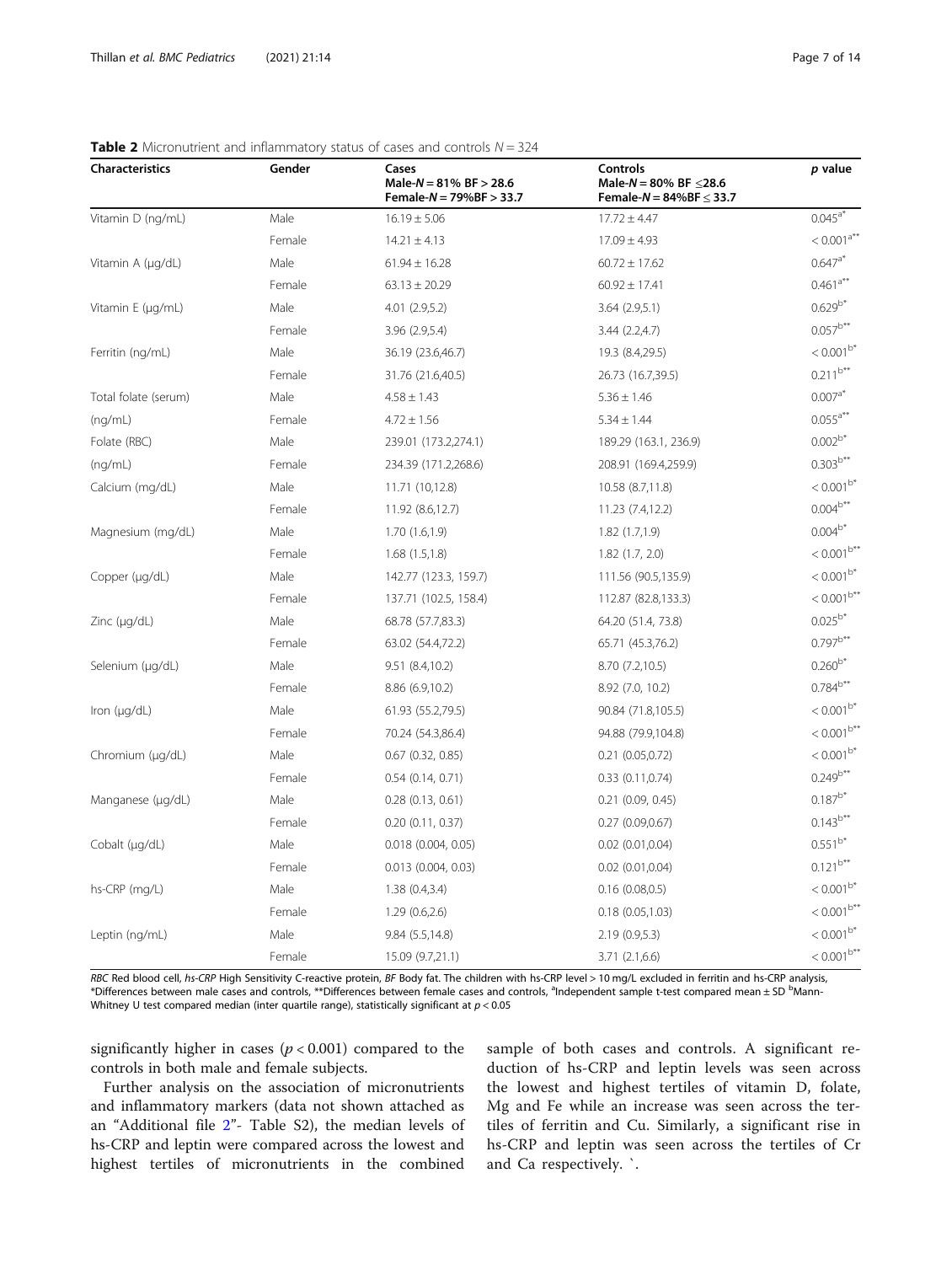# <span id="page-7-0"></span>Dietary intake

Table 3 summarizes the median dietary intake of energy and other nutrients after excluding the under reporters (24 controls and 43 cases where the energy intake was < BMRx1.2). Overall, a higher proportion of under reporters was identified among males  $(p < 0.05)$  compared to females. Similarly, a higher percentage of under reporters was cases  $(p < 0.05)$  compared to controls. However, there was no significant difference in underreporting between cases and controls within the gender groups.

The daily median energy intake of cases was higher compared to that of controls in both sex groups and significant among females. However, carbohydrate was the primary source of energy among all groups of children, and more than 72% of energy was from carbohydrate.

**Table 3** Daily median intake of nutrients of cases and controls  $N = 257$ 

| Nutrients intake/day  | Gender | Cases<br>$M(N = 54)/F(N = 63)$ | Controls $M(N = 63)/F(N = 77)$ | p value               |
|-----------------------|--------|--------------------------------|--------------------------------|-----------------------|
| Energy (Kcal)         | Male   | 1908.19 (1614.7,2265.9)        | 1876.58 (1526.2, 2250.2)       | $0.299*$              |
|                       | Female | 2109.10 (1805.9,2446.6)        | 1768.78 (1518.4, 2318.8)       | $0.003$ <sup>**</sup> |
| % Energy from CHO     | Male   | 74.17 (70.5,76.7)              | 73.20 (68.3,75.9)              | $0.137$ <sup>*</sup>  |
|                       | Female | 74.92 (70.9,78.2)              | 72.74 (70.8,77.4)              | $0.491***$            |
| % Energy from protein | Male   | 12.15 (11.4,13.3)              | 12.31 (11.3,13.4)              | $0.588*$              |
|                       | Female | 11.99 (11.0,13.0)              | 12.01 (11.1,13.4)              | $0.588**$             |
| % Energy from fat     | Male   | 12.77 (10.5,16.1)              | 15.13 (10.3,17.8)              | $0.260^{\degree}$     |
|                       | Female | 12.61 (9.3,16.2)               | 13.63 (9.4,16.1)               | $0.392$ **            |
| Vitamin A (µg RAE)    | Male   | 918.33 (531.9,1432.3)          | 805.80 (580.9,1059.1)          | $0.394$ <sup>*</sup>  |
|                       | Female | 690.8 (418.3,993.1)            | 778.92 (484.2,1059.7)          | $0.447**$             |
| Vitamin D (IU)        | Male   | 10.33 (6.3,19.1)               | 7.55 (3.7,15.8)                | $0.071$ <sup>*</sup>  |
|                       | Female | 10.56 (5.4,16.0)               | 9.50(5.1, 14.4)                | $0.253$ <sup>**</sup> |
| Vitamin E (mg)        | Male   | 4.86(3.2,7.5)                  | 5.18 (3.0,7.0)                 | $0.702$ <sup>*</sup>  |
|                       | Female | 4.24(2.2,6.5)                  | 3.56 (2.4,6.2)                 | $0.620**$             |
| Folate $(\mu q)$      | Male   | 72.04 (46.7,123.8)             | 104.23 (59.9,143.9)            | $0.064$ <sup>*</sup>  |
|                       | Female | 88.51 (54.5,126.7)             | 96.48 (47.5,142.4)             | $0.637$ **            |
| Zinc (mg)             | Male   | 5.40 (4.0,6.7)                 | 5.26(4.1,6.3)                  | $0.983$ <sup>*</sup>  |
|                       | Female | 6.10(4.9,7.6)                  | 5.33 (4.0,6.9)                 | $0.097$ **            |
| Selenium (µg)         | Male   | 50.65 (31.5,57.3)              | 42.28 (32.3,55.4)              | $0.163$ <sup>*</sup>  |
|                       | Female | 55.82 (41.1,73.3)              | 47.5 (36.0,61.0)               | $0.062***$            |
| Calcium (mg)          | Male   | 432.25 (350.5,705.6)           | 525.81 (363.0,780.9)           | $0.372$ <sup>*</sup>  |
|                       | Female | 478.07 (232.7,763.4)           | 421.20 (293.7,629.2)           | $0.810**$             |
| Magnesium (mg)        | Male   | 150.93 (107.2,225.7)           | 157.41 (99.8,251.1)            | $0.794$ <sup>*</sup>  |
|                       | Female | 156.06 (100.5,216.1)           | 148.73 (103.6,217.5)           | $0.870$ <sup>**</sup> |
| Iron $(mq)$           | Male   | 14.64 (10.1,19.0)              | 15.36 (12.0,19.8)              | $0.415$ <sup>*</sup>  |
|                       | Female | 15.42 (12.9,18.2)              | 13.78 (11.4,19.0)              | $0.275***$            |
| Copper (µg)           | Male   | 605.04 (412.6,840.0)           | 675.34 (415.9,1015.1)          | $0.455$ <sup>*</sup>  |
|                       | Female | 601.02 (411.7,932.2)           | 624.32 (410.7,980.1)           | $0.558$ **            |
| Chromium (µq)         | Male   | 29.72 (6.7,51.7)               | 21.59 (3.1,39.0)               | $0.035$ <sup>*</sup>  |
|                       | Female | 26.18 (7.8,41.2)               | 21.65 (6.8,41.6)               | $0.781$ **            |
| Manganese (mg)        | Male   | 2.54(1.9,3.6)                  | 2.34(1.6, 3.4)                 | 0.424                 |
|                       | Female | 2.65(2.0,3.4)                  | 2.58(1.7,3.3)                  | $0.447$ <sup>**</sup> |
| Cobalt $(\mu q)$      | Male   | 2.81(1.9,3.3)                  | 2.42(1.7,3.1)                  | $0.194$ <sup>*</sup>  |
|                       | Female | 2.61 (1.7,3.9)                 | 3.27 (2.3,4.2)                 | $0.059**$             |

CHO Carbohydrate, RAE Retinol activity equivalent, Kcal Kilo calories, IU International unit

The total sample of  $N = 257$  included in this analysis of dietary nutrient intake after excluding the under reporters

\*Differences between male cases and controls, \*\*Differences between female cases and controls, Mann-Whitney U test compared median (interquartile range)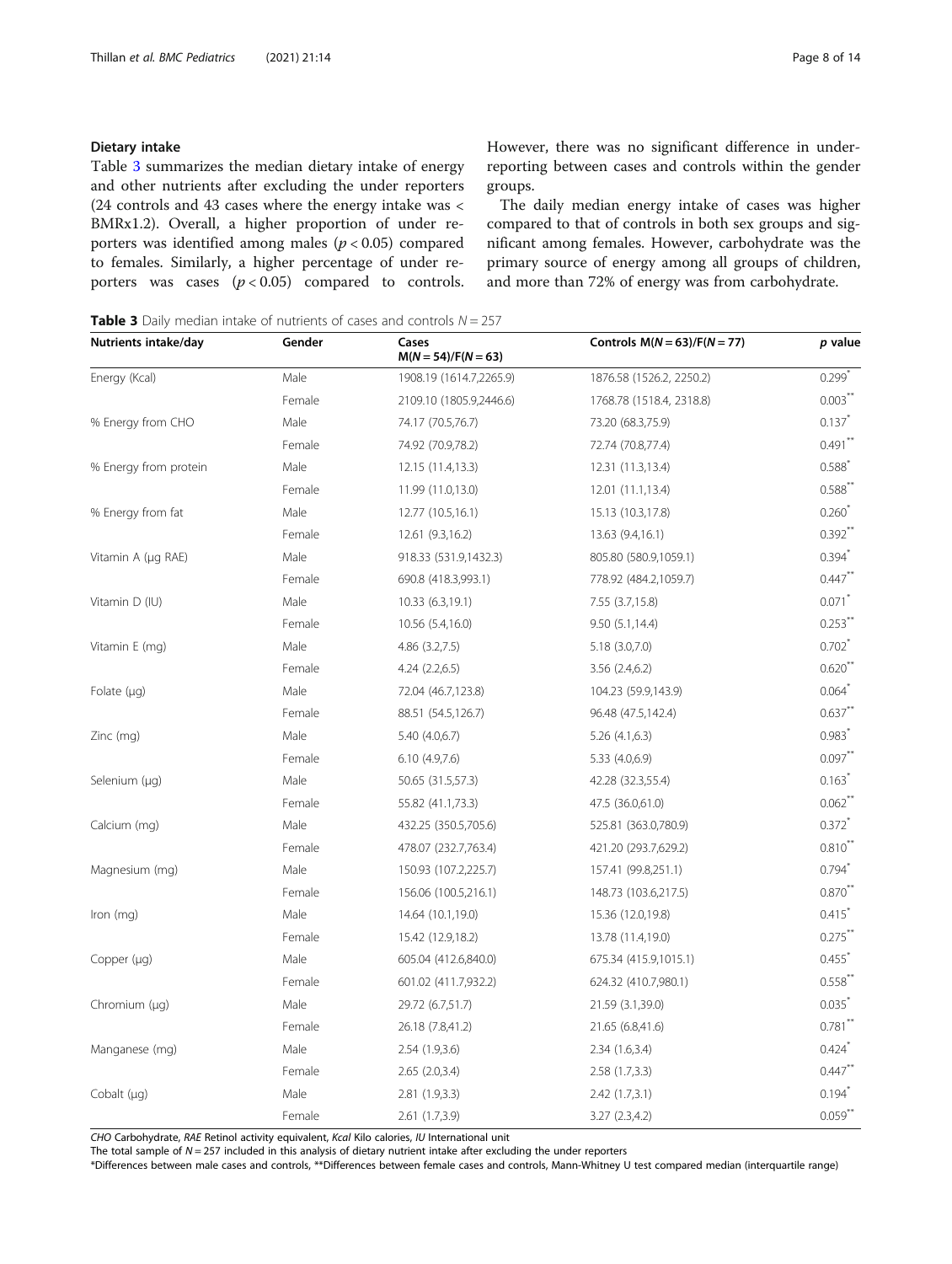The daily median intake of micronutrients was not significantly different between cases and controls of this study population (Table [3\)](#page-7-0).

The daily intake of vitamin D (RDA -600 IU), E (RDA-7 mg) and Folate (RDA-300 μg) in both groups were below the recommended levels for this age group (8–9 years) of children except for vitamin A (RDA-500 μg RAE), which was higher than the recommendation.

The intake of Se (RDA-21 mg/day), Mg (RDA-100 mg/ day), Mn (RDA-1.5 mg/day), Cu (RDA-440 μg/day) and Cr (RDA-15 μg/day) were above the recommended levels for both groups while the median intake of Zn (RDA-6 mg/day), Ca (RDA-700 mg/day) and Fe (RDA-16 mg/ day) were below the recommended level. However, assessment of Co was not possible as there was no RDA available.

#### Physical activity

Cases spent less time per day on MVPA compared to the controls in both sex groups (Table 4). Among males, 28.4% of cases and 76.3% of controls met the recommendation  $(≥1 h/day)$   $(p < 0.001)$  of MVPA whereas among females 44.3% of cases and 57.1% of controls met the recommendation.

On average, cases spent more time on screen devices compared to controls in both sexes. However, 61.7% of male and 39.2% female cases and 88.8% male and 85.7% female controls met the recommendation (≤14 h per week) of screen activities. Children in the high fat group spent significantly more time on non-screen sedentary activities than their counterparts with normal body fat.

# **Discussion**

To the best of our knowledge, this is the first study that compares micronutrient status, inflammatory markers, socio-economic factors, diet, physical activity and sedentary behavior patterns related to body fat among 8–9 year old school children in Sri Lanka. This study showed that higher socio-economic status, higher energy intake, lower physical activity, increased levels of inflammatory markers, reduced levels of serum vitamin D, folate, Fe, and Mg together with increased levels of RBC folate and serum Cu, Ca and Cr were associated with high body fat.

**Table 4** Physical and sedentary activity levels of cases and controls  $N = 324$ 

| <b>Characteristics</b>                 | Gender | Cases<br>Males- $N = 81%BF - 28.6$<br>Females- $N = 79%BF > 33.7$ | Control<br>Males-N = $80\%$ BF- $<$ 28.6<br>Females- $N = 84%BF - \leq 33.7$ | p value              |  |
|----------------------------------------|--------|-------------------------------------------------------------------|------------------------------------------------------------------------------|----------------------|--|
| <b>MVPA</b>                            |        |                                                                   |                                                                              |                      |  |
| Total minutes spent/day                | Male   | 37.14 (8.6,80.4)                                                  | 95.86 (59.9,152.7)                                                           | < 0.001 <sup>a</sup> |  |
| Median (IQR)                           | Female | 50.0 (15.0,94.3)                                                  | 72.86 (36.1,125.0)                                                           | 0.005 <sup>a</sup>   |  |
| Time spent N(%)                        |        |                                                                   |                                                                              |                      |  |
| (≥1 h/day)                             | Male   | 23 (28.4)                                                         | 61(76.3)                                                                     | $< 0.001^{\rm b}$    |  |
| (< 1 h/day)                            |        | 58 (71.6)                                                         | 19 (23.7)                                                                    |                      |  |
| (≥1 h/day)                             | Female | 35(44.3)                                                          | 48 (57.1)                                                                    | 0.101 <sup>b</sup>   |  |
| (< 1 h/day)                            |        | 44 (55.7)                                                         | 36 (42.9)                                                                    |                      |  |
| <b>Sedentary activities</b>            |        |                                                                   |                                                                              |                      |  |
| Screen activities                      |        |                                                                   |                                                                              |                      |  |
| Total hours spent/week                 | Male   | 9(4.0, 15.5)                                                      | 7(4,12)                                                                      | $0.074$ <sup>a</sup> |  |
| Median-IQR                             | Female | 15(5,18)                                                          | 7(4.2,12)                                                                    | < 0.001 <sup>a</sup> |  |
| Time spent N (%)                       |        |                                                                   |                                                                              |                      |  |
| $\leq$ 14 h/week                       | Male   | 50 (61.7)                                                         | 71 (88.8)                                                                    | < 0.001 <sup>a</sup> |  |
| > 14 h/week                            |        | 31 (38.3)                                                         | 9(11.2)                                                                      |                      |  |
| $\leq$ 14 h/week                       | Female | 31 (39.2)                                                         | 72 (85.7)                                                                    | < 0.001 <sup>a</sup> |  |
| > 14 h/week                            |        | 48 (60.8)                                                         | 12(14.3)                                                                     |                      |  |
| Non-screen activities                  | Male   | 18.0 (13.3,26.6)                                                  | 16.21 (11.3,20.6)                                                            | 0.017 <sup>a</sup>   |  |
| Total hours spent/week<br>(Median-IQR) | Female | 17.92 (14,26.8)                                                   | 15.21 (10.8,22.1)                                                            | 0.017 <sup>a</sup>   |  |

MVPA Moderate to vigorous physical activities, \*Differences between male cases and controls, \*\*Differences between female cases and controls, <sup>a</sup>Mann-Whitney U test compared median (inter quartile range). <sup>b</sup>Pearson chi-square, statistically significant at  $p < 0.05$ 

Non screen activities included drawing, doing homework, listening to music, play cards, reading, siting and talking, travelling in vehicle

Categories of MVPA and screen activities were based on the physical activity and sedentary behaviour guidelines for Sri Lanka- 2018 Institute of Sports & Exercise Medicine, Ministry of Sports, Sri Lanka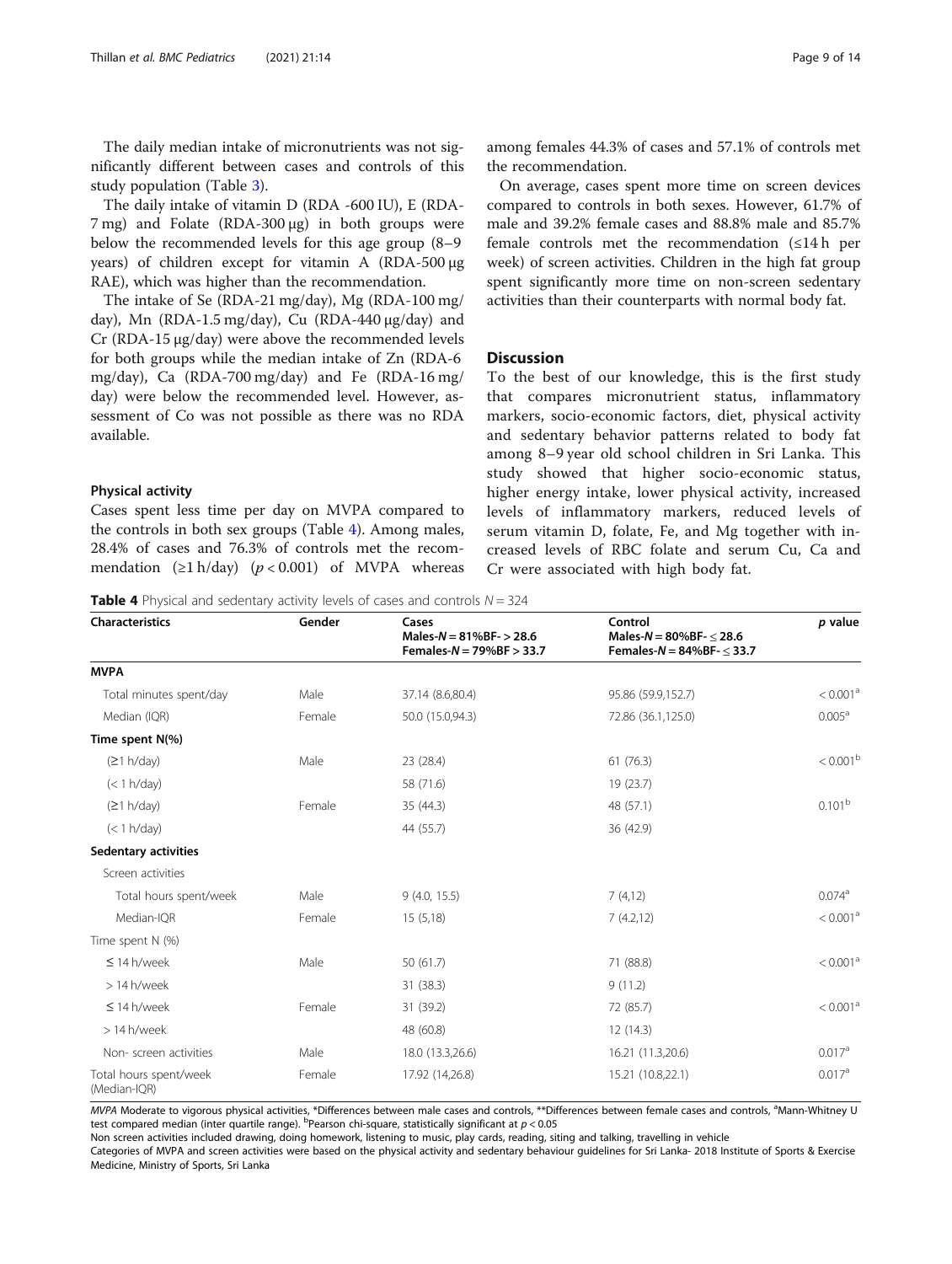Higher body fat levels seen in children from a higher socio-economic sector is contrary to the pattern observed in developed countries where the prevalence of obesity was higher in low socio-economic sectors [\[48](#page-12-0)]. A similar trend has been reported among primary school children in China [[49\]](#page-12-0) and Sri Lankan adults [[50](#page-12-0)] where obesity was seen among higher socio-economic strata. Apart from the fact that people with a high socio economic background have greater access to a variety of food, they may also have more access to computers and smartphones that would promote sedentary behaviour thus promoting weight gain. Further, less number of siblings were seen in the families of cases as reported in other studies [[51\]](#page-13-0). Due to the lack of playmates, their choices of play is likely to be sedentary rather than physical activity.

Higher energy intake is one of the risk factors associated with weight gain. However, under- reporting is a significant problem in evaluating the energy intake in dietary assessments which may influence the estimation of energy intake [[52\]](#page-13-0). A higher percentage of underreporting has been reported in various populations compared to over-reporting. Further, under-reporting has been documented in relation to overweight [\[53\]](#page-13-0). Similarly, the prevalence of under-reporting was high among cases in the present study as well. Further, the present study identified a majority of under-reporters among males than females irrespective of body fat.

Thus in the present study, female cases (after excluding under reporters) were found to consume more energy compared to controls. However, the energy intake in all subjects exceeded the recommendation (males-1775 kcal/day, females-1725 kcal/day) [\[37\]](#page-12-0) for this age group of children in Sri Lanka. Carbohydrate was the primary source of energy in this study population irrespective of body fat. As rice is the staple food in Sri Lanka, the frequency of consumption of rice and ricebased products is high. Besides (data not shown) a higher number of female cases had the habit of snacking mostly on sugared biscuits ( $\geq 2$  times per day) and consuming sweetened carbonated beverages. All these unhealthy dietary habits may contribute to the high energy consumption among female cases.

Further, high sedentary behaviours, low physical activities [\[54](#page-13-0)] and higher energy intake of cases may probably associate with the risk of weight gain. On the other hand, a positive relationship has been reported between screen time and unhealthy eating behaviours among Polish adolescents [[55\]](#page-13-0). However, the present study could not explain such relationship; instead, it showed a positive association between unhealthy eating behaviours and adiposity. Perhaps the screen time may directly or indirectly contribute to the risk of weight gain.

The increased levels of hs-CRP  $(> 1 \text{ mg/L})$  [\[56](#page-13-0)] and leptin in cases indicated the risk of inflammation. As leptin is secreted by adipose tissue, it increases in proportion to the fat mass. Leptin promotes inflammatory responses by inducing inflammatory cytokine production [[57\]](#page-13-0). Inflammatory cytokines induce the production of CRP in the liver. Further leptin itself has been reported to induce the CRP production in cultured cells [\[58\]](#page-13-0).

The low vitamin D levels (< 20 ng/mL) observed in both cases and controls is likely due to low dietary intake. The low dietary intake may probably be due to reduced dietary sources in Sri Lanka. The low vitamin D status of cases compared to the controls could be due to the inadequate sunlight exposure as they spent more time indoors with sedentary behaviours than physical activities. Moreover, volumetric dilution of vitamin D within the fat mass reduces its bioavailability as well [\[59](#page-13-0)].

Further, the low vitamin D status increases the parathyroid hormone (PTH) level [\[60](#page-13-0)]. Besides, a negative correlation between vitamin D and PTH as well as the lower mean levels of vitamin D in the high PTH group of Sri Lankan obese children have been reported [[61\]](#page-13-0). Thus the increased PTH level could be the reason for the elevated levels of Ca among cases than controls. Another possible explanation would be the osteoclastic activity of increased levels of inflammatory cytokines in cases that may increase the Ca levels [\[62](#page-13-0)].

The investigators of previous studies have reported lower levels of vitamin A and E in obese children. Our findings demonstrated a marginal increase of vitamin A (retinol) and E (α-tocopherol) levels in cases than the controls. However, vitamin E intake was lower than the recommended level, while vitamin A was above the level in both groups. This probably could be due to the supplementation programmes as well as the emphasis on dietary vitamin A intake. Further, the increased levels of leptin seen in cases have been reported to induce oxidative stress [[63](#page-13-0)]. Vitamins A and E are the fat-soluble antioxidants stored in the adipose tissue. The oxidative stress could be the possible cause for the release of these vitamins from adipose tissue to increase the blood level in cases.

In agreement with our study, low serum folate and increased RBC folate levels in obese individuals despite their low dietary intake of folate have been reported [[64](#page-13-0)]. Serum folate reflects the recent dietary intake. The low serum folate levels in children with high body fat may be due to low dietary intake of folate or the volumetric dilution of folate within the blood. The low serum folate may stimulate the folate uptake by RBC in the intestine in cases as explained in a previous study [[64\]](#page-13-0).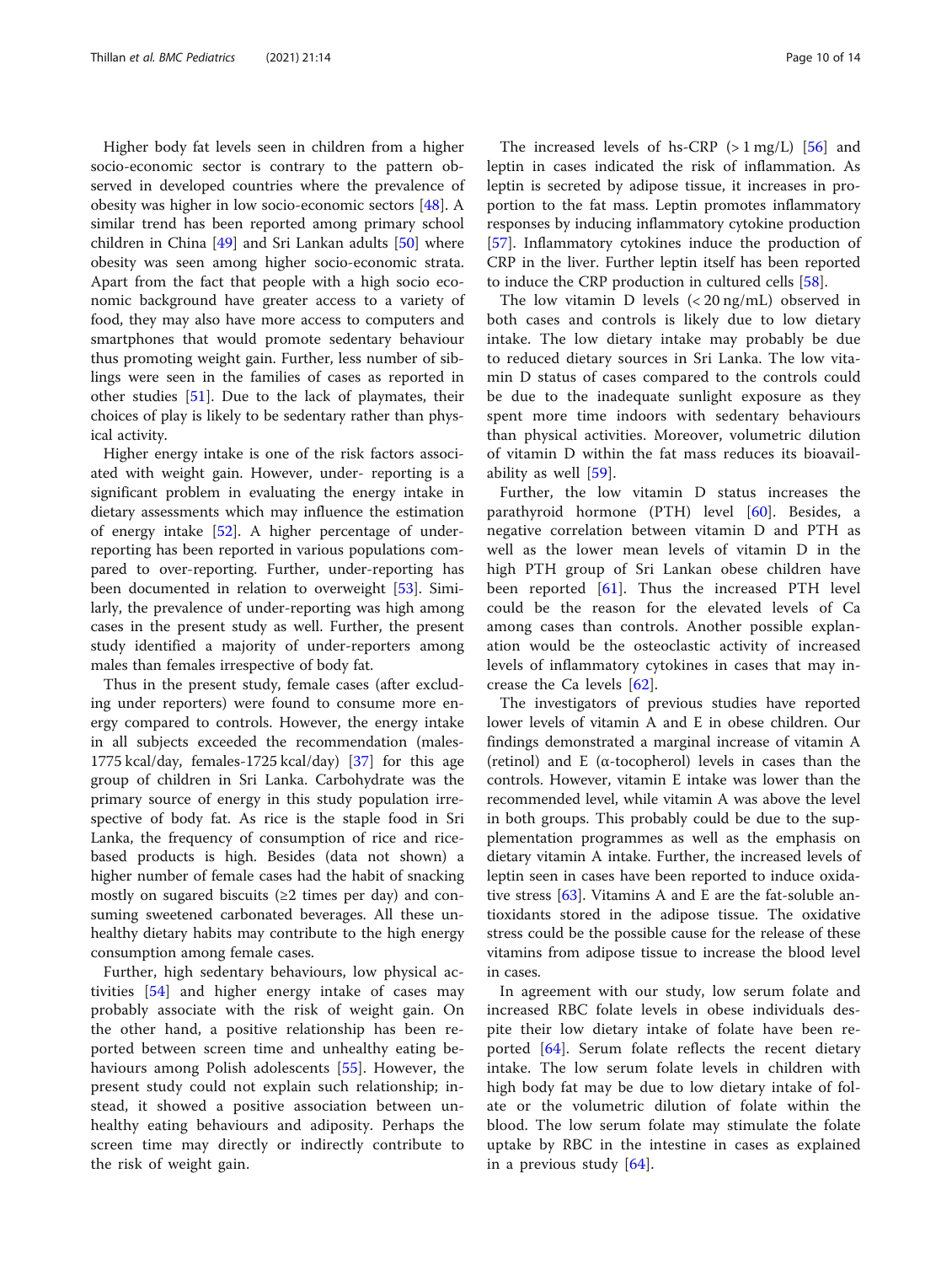Ferritin reflects Fe stores in the human body and is also an acute-phase protein. Obesity has been reported as an emerging risk of Fe deficiency [\[65](#page-13-0)]. The present study showed higher ferritin and lower Fe levels in cases compared to the controls. However, there was no significant difference in Fe intake observed between the two groups. A further potential explanation could be that; the low serum Fe level may be due to decreased Fe absorption by the action of hepcidin which has been reported to increase with inflammation associated with high adiposity [\[66\]](#page-13-0).

A low level of Mg was observed in cases despite their higher dietary intake. While a mechanism cannot be suggested, it has been suggested in previous studies that it could be due to either decreased absorption or increased excretion of Mg in children with higher body fat [[67\]](#page-13-0).

In agreement with available data  $[68]$ , the present study also showed higher levels of Cu in cases compared to the controls. Cu has been reported to play an essential role in the regulation of lipid metabolism [[69](#page-13-0)]. Further, Cu regulates the uptake and utilization of primary metabolic fuels in the adipose tissue through the activity of semucarbazide-sensitive amine oxidase (SSAO). On the other hand, ceruloplasmin (Cp), a cuproprotein serves as a marker of inflammation. The higher levels of Cu in cases may be likely due to elevated levels these proteins as they require a continuous supply of Cu [[70](#page-13-0)].

Contradictory to previous data [\[68](#page-13-0)] our data showed higher levels of Zn among male cases compared to controls but no difference was observed among females. There were no significant differences in dietary intake. Similar finding has been reported among obese children in Turkey [[71\]](#page-13-0).

Chromium is suggested to be a potentiator of insulin sensitivity [\[72](#page-13-0)]. A higher level of Cr was observed in cases than in controls. This could be due to higher dietary intake but the dietary intake was above the recommended level among cases as well as controls in both genders. The molecular mechanism for increased Cr level in high adiposity has not been elucidated. However, the documented higher consumption of carbohydrates mainly from rice and rice based products in Sri Lanka could be a contributory factor as rice has been reported to have higher Cr levels [[73\]](#page-13-0).

The present study showed no significant difference in Se levels between cases and controls, as reported in other studies [[74\]](#page-13-0). Few studies have reported low Se levels among obese children compared to non-obese children [\[68](#page-13-0)]. Similarly, no difference was observed in Mn levels between groups. Higher dietary intake of Se and Mn among both cases and control could be the reason for the above findings of the present study. No significant differences were observed in serum Co levels between cases and controls, and we could not compare the serum levels and the dietary intake of Co as there is no recommended dietary intake.

Overall, the present study showed an inconsistent distribution of micronutrients in children with high body fat. Apart from the suggested mechanisms, inflammation could also play a role as it disturbs the micronutrient levels. However, we did not observe any significant change in inflammation in low and high levels of micronutrients among cases; instead, a significant difference was seen in the entire study population.

Although this study confines to a particular population in Sri Lanka with small sample size, it serves as one of the very few studies which described multiple factors associated with adiposity including lifestyle, dietary and biological factors (micronutrients and inflammation) in this age group of children at one glimpse. Further, sexbased description of data was another advantage as sex is an essential factor which influences the body composition as well as the other factors associated with adiposity. Therefore, the data of the present study could be served as preliminary data for future intervention based studies for all races in other countries.

# Limitations of the study

This study mainly focused on an urban paediatric population. This studied population was not a nationally representative sample. Therefore, it could not be generalizable to the entire Sri Lankan paediatric population of this age group. However, it could serve as a representative paediatric population of other urban areas of Sri Lanka where the similar socio-economic background is seen. Further, the sample size was calculated using the available prevalence data of two micronutrients, and the sample size may not have adequate power to detect the association of all micronutrients analyzed with adiposity. Moreover, population specific equations or gold standard method was not used for the identification of under reporters of energy intake. IOM recommended values were used since RDA values for the 8–9 year old Sri Lankan children were not available. However, the RDA values are given for 4–8 and 9-13 year old children and we used the RDA for 4–8 years for the comparison of dietary nutrient intake.

# Conclusions

Contrary to the findings reported in developed countries, the present study showed a significantly higher socioeconomic status among children with high body fat. Children with high body fat (cases) had lower physical activity, higher sedentary behaviours and higher energy intake compared to the controls. The children with high body fat had lower levels of vitamin D, total serum folate, Fe, Mg together with higher levels of RBC folate, Ca,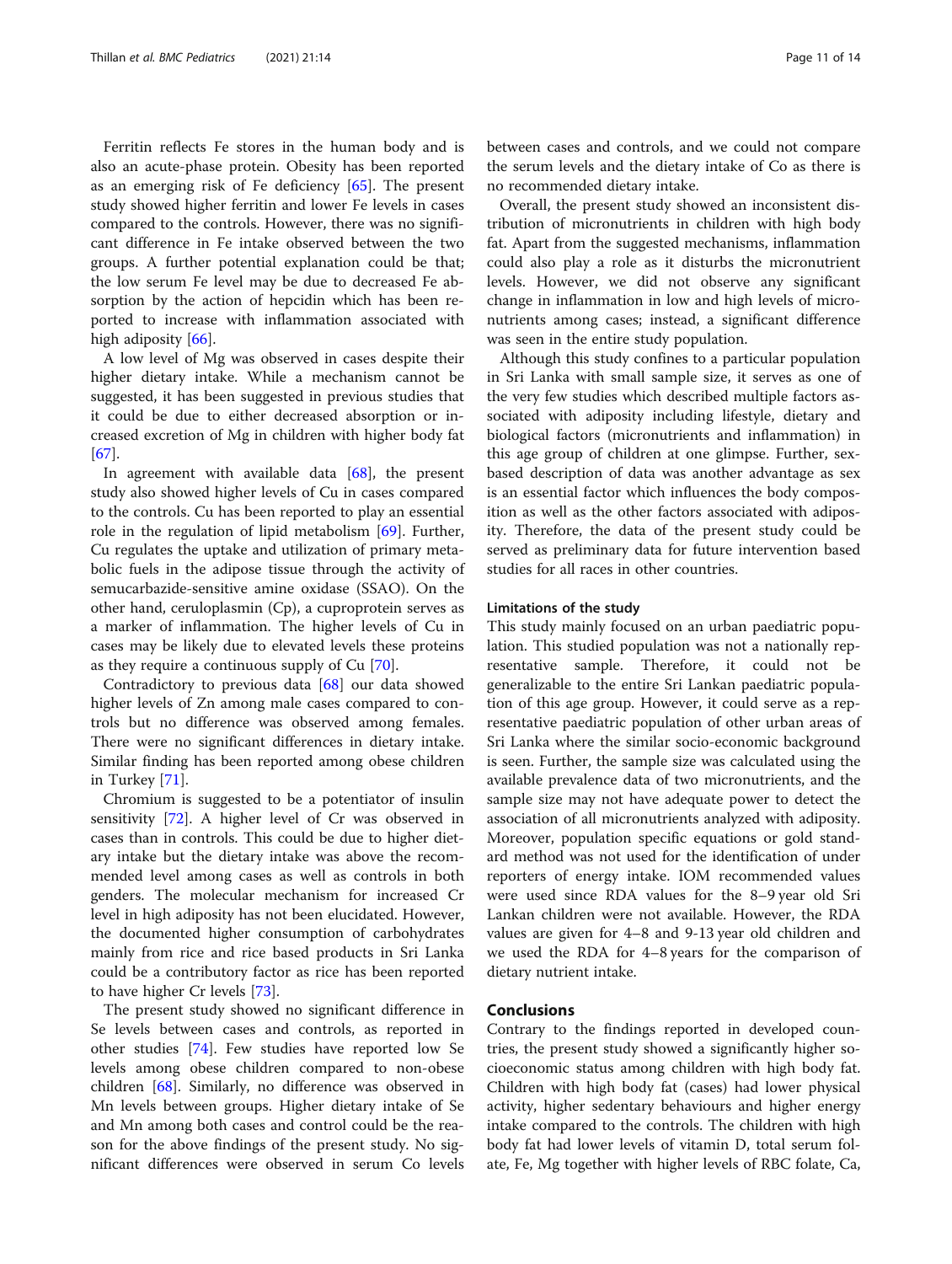<span id="page-11-0"></span>Cu and Cr compared to the children with normal body fat. The increased levels of hs-CRP and leptin in children with high body fat indicate the risk of underlying chronic inflammation. Further, the significant changes in hs-CRP and leptin levels across the lower and higher levels of micronutrients may indicate the inconsistent distribution of micronutrients observed in the present study. However, future studies are recommended to assess the micronutrient status concerning the inflammation associated with high adiposity.

# Supplementary Information

The online version contains supplementary material available at [https://doi.](https://doi.org/10.1186/s12887-020-02473-3) [org/10.1186/s12887-020-02473-3.](https://doi.org/10.1186/s12887-020-02473-3)

Additional file 1: Table S1. Socio demographic, anthropometry and body composition characteristics of cases and controls (Sex specific and overall analysis).

Additional file 2: Table S2. hs-CRP and leptin levels across the tertiles of micronutrients in the total study population.

Additional file 3: Supplementary file 1. Food Frequency Questionnaire (FFQ). This FFQ included the food and beverage items commonly consumed by Sri Lankan children. The traditional food items included in this questionnaire were pittu, string hoppers, hoppers, rotti, koththu (made out of rice/wheat flour), fermented food item (made out of black gram and rice), kesel muwa (banana flower), brinjal (eggplant), ambarella (edible fruit with fibrous pit used for cooking) and kola kanda (porridge made out of green leaves, rice and coconut milk)

Additional file 4: Supplementary file 2. Physical activity questionnaire. This questionnaire was the adapted version of children physical activity questionnaire (C-PAQ) ([https://www.mrc-epid.cam.ac.uk/](https://www.mrc-epid.cam.ac.uk/wp-content/uploads/2014/08/CPAQ.pdf) [wp-content/uploads/2014/08/CPAQ.pdf](https://www.mrc-epid.cam.ac.uk/wp-content/uploads/2014/08/CPAQ.pdf).) with culturally sensitive modifications where relevant.

#### Abbreviations

RBC: Red blood cell; BMI: Body mass index; BIA: Bioelectrical impedance analysis; WC: Waist circumference; WHtR: Waist-to-height ratio; FFQ: Food frequency questionnaire; C-PAQ: Children physical activity questionnaire; USDA: United States Department of Agriculture; RDA: Recommended dietary allowance; IOM: Institute of Medicine; BMR: Basal metabolic rate; MET: Metabolic equivalent; MVPA: Moderate to vigorous physical activities; EDTA: Ethylenediamine tetraacetic acid; HPLC: High Performance Liquid Chromatography; UV: Ultraviolet; ELISA: Enzyme link immunosorbent assay; ICP-MS: Inductively coupled plasma mass spectrometry; Hs-CRP: High sensitivity C-reactive protein; LKR: Lankan rupee; PTH: Parathyroid hormone; RAE: Retinol activity equivalent; SSAO: Semicarbazide-sensitive amine oxidase; Cp: Ceruloplasmin

#### Acknowledgements

We acknowledge Prof. Sumedha Wijeyrathna from Department of Gynaecology and Obstetrics, University of Colombo, the Director, Bandaranayake Memorial Ayurvedic Research Institute Nawinna, Maharagama, Dr. S. Diyabalanage from Department of Geology, Faculty of Science, University of Peradeniya, Mr. T.P. Andrahennadhi for technical support, Department of Biochemistry and Molecular Biology, Faculty of Medicine University of Colombo, Ms. S.M.T.H. Senevirathna, Ms. T.K.G. Rathnayaka, Mr. S.D.D. Dissanayaka, Mr. D.R.S. Jayasinghe from Department of Paediatrics, Faculty of Medicine, University of Colombo, the laboratory technical staff of Vindana Reproductive Center, the staff of Professorial Paediatric Unit at Lady Ridgeway Hospital and the technical staff of Hemas Hospital, Wattala for their support.

We thank all the children who participated in this study and their parents, school principals and class teachers for their support. We also Acknowledge the School Medical Inspection (SMI) team Colombo Municipal Council.

### Authors' contributions

KT, PL, TT, PW and DS designed the study. KT carried out the study and the laboratory analysis, KT, DS, TT, PL and PW analyzed data and wrote the manuscript. RC contributed to the laboratory analysis (ICP-MS) and edited the manuscript. PL and PW edited the manuscript. All authors approved the final version of the paper.

#### Funding

This study was funded by the National Science Foundation, Sri Lanka under the competitive research grant scheme. Grant No: RG/2014/HS/09.

#### Availability of data and materials

The data set used or analyzed during the current study is not publicly available due to the pending examination of the postgraduate student but are available with the corresponding author on a reasonable request.

#### Ethics approval and consent to participate

Ethics approval was obtained from the ethics committees of the Faculty of the Medicine University of Colombo (EC-14-168), Sri Lanka and the Lady Ridgeway Hospital, Sri Lanka. Approvals were obtained from the Ministry of Education and the Principals of Schools. All participants were recruited after obtaining informed written consent from them and their parents.

#### Consent for publication

Not applicable.

#### Competing interests

The authors declare that they have no competing interests.

#### Author details

<sup>1</sup>Department of Biochemistry and Molecular Biology, Faculty of Medicine University of Colombo, Colombo, Sri Lanka. <sup>2</sup> Department of Community Medicine, Faculty of Medicine, University of Colombo, Colombo, Sri Lanka. <sup>3</sup>Department of Geology, Faculty of Science, University of Peradeniya, Peradeniya, Sri Lanka. <sup>4</sup>Department of Paediatrics, Faculty of Medicine University of Colombo, Kynsey Road, Colombo, Sri Lanka.

# Received: 7 July 2020 Accepted: 15 December 2020 Published online: 06 January 2021

#### References

- 1. de Onis M, Blossner M, Borghi E. Global prevalence and trends of overweight and obesity among preschool children. Am J Clin Nutr. 2010;92: 1257–64. [https://doi.org/10.3945/ajcn.2010.29786.](https://doi.org/10.3945/ajcn.2010.29786)
- 2. Graf C, Ferrar N. Metabolic syndrome in children and adolescents. Review. Visc Med. 2016;32:357–62. <https://doi.org/10.1159/000449268>.
- 3. Popkin BM. Nutrition transition and the global diabetes epidemic. Curr Diab Rep. 2015;15(9):64. <https://doi.org/10.1007/s11892-015-0631-4>.
- 4. Kac G, Perez-Escamilla R. Nutrition transition and obesity prevention through the life-course. Int J Obes. 2013;3(Suppl):S6–8. [https://doi.org/10.](https://doi.org/10.1038/ijosup.2013.3) [1038/ijosup.2013.3](https://doi.org/10.1038/ijosup.2013.3).
- 5. Saeedi P, Shavandi A, Skidmore PML. What do we know about diet and markers of cardiovascular health in children: a review. Int J Environ Res Public Health. 2019;16(548). <https://doi.org/10.3390/ijerph16040548>.
- 6. Ngan HTD, Tuyen LD, Phu PV, Nambiar S. Childhood overweight and obesity amongst primary school children in Hai Phong City, Vietnam. Asia Pac J Clin Nutr. 2018;27(2):399–405. [https://doi.org/10.6133/apjcn.062017.08.](https://doi.org/10.6133/apjcn.062017.08)
- 7. Park SH, Cormier E. Influence of siblings on child health behaviors and obesity: A systematic review. J Child Fam Stud. 2018;27(7):2069–81. [https://](https://doi.org/10.1007/s10826-018-1049-9) [doi.org/10.1007/s10826-018-1049-9.](https://doi.org/10.1007/s10826-018-1049-9)
- 8. Jayawardena R, Ranasinghe P, Wijayabandara M, Hills AP, Misra A. Nutrition transition and obesity among teenagers and young adults in South Asia. Curr Diabet Rev. 2017;13(5). [https://doi.org/10.2174/](https://doi.org/10.2174/1573399812666160808100211) [1573399812666160808100211](https://doi.org/10.2174/1573399812666160808100211).
- 9. Hettiarachchi J, Jayatissa R, Wickramasinghe SC, Wijewardena K. Overweight and obesity among adolescent school children in the Colombo education zone. J Postgrad Instit Med. 2018;5(1):E63 1–7. [https://doi.org/10.4038/jpgim.](https://doi.org/10.4038/jpgim.8177) [8177](https://doi.org/10.4038/jpgim.8177).
- 10. Wickramasinghe VP. Hattori chart based evaluation of body composition and its relation to body mass index in a group of Sri Lankan children. Indian J Pediatr. 2011. [https://doi.org/10.1007/s12098-011-0615-6.](https://doi.org/10.1007/s12098-011-0615-6)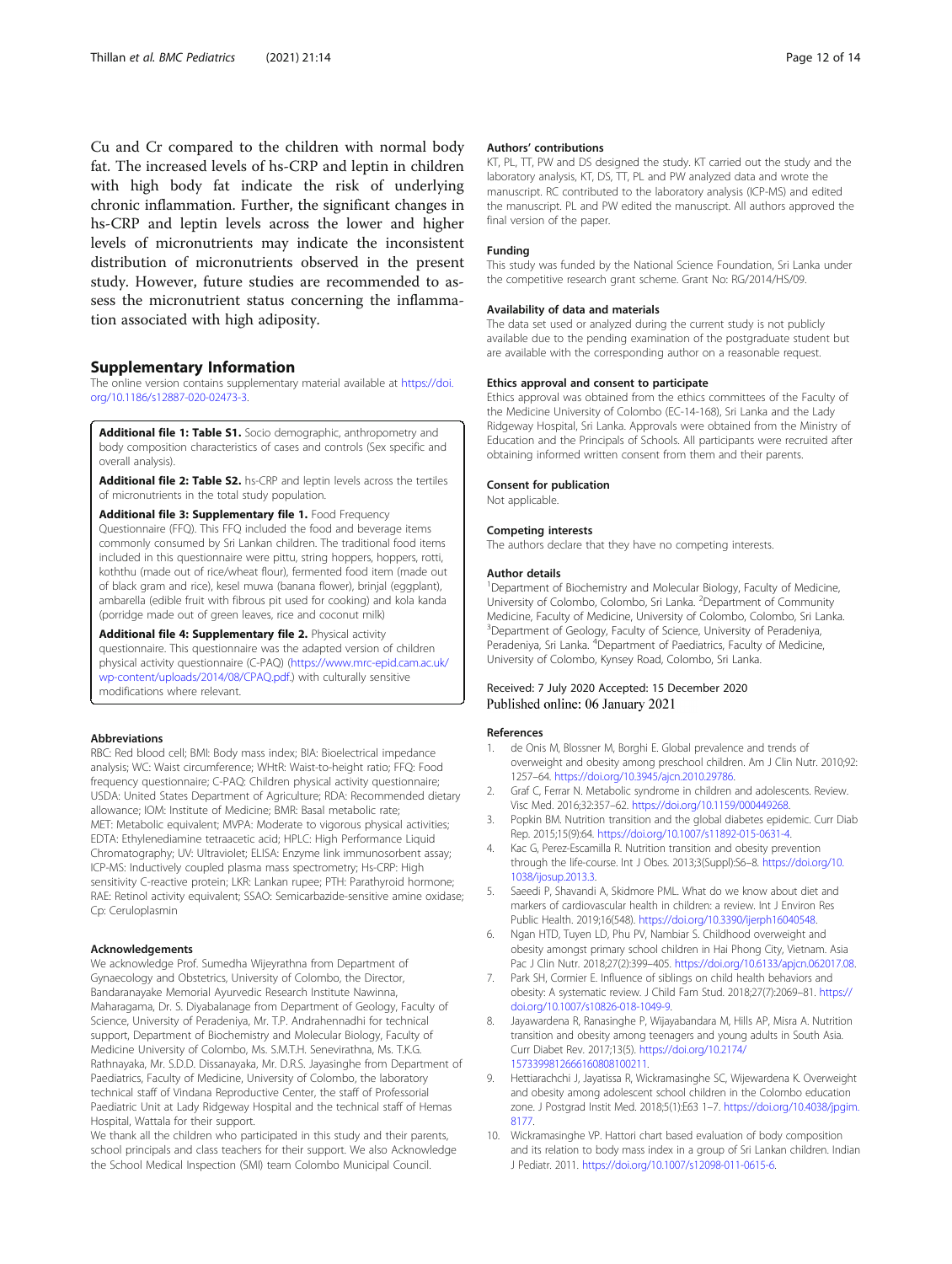- <span id="page-12-0"></span>11. Wang VHC, Min J, Xue H, Du S, Xu F, Wang H, Wang Y. Factors contributing to sex differences in childhood obesity prevalence in China. Public Health Nutr. 2018;21(11):2056–64. <https://doi.org/10.1017/S1368980018000290>.
- 12. Wickramasinghe VP, Arambepola C, Bandara P, Abeysekera M, Kuruppu S, Dilshan P, Dissanayake BS. Defining obesity using a biological end point in Sri Lankan children. Indian J Pediatr. 2016. [https://doi.org/10.1007/s12098-](https://doi.org/10.1007/s12098-016-2191-2) [016-2191-2](https://doi.org/10.1007/s12098-016-2191-2).
- 13. Kirchengast S. Gender differences in body composition from childhood to old age: an evolutionary point of view. J Life Sci. 2010;2(1):1–10. [https://doi.](https://doi.org/10.1080/09751270.2010.11885146) [org/10.1080/09751270.2010.11885146.](https://doi.org/10.1080/09751270.2010.11885146)
- 14. Campbell MK. Biological, environmental, and social influences on childhood obesity. Pediatr Res. 2016;79:205–11. <https://doi.org/10.1038/pr.2015.208>.
- 15. de Silva A, Atukorala S, Weerasinghe I, Ahluwalia N. Iron supplementation improved iron status and reduced morbidity in children with, or without upper respiratory tract infections: a randomized, controlled study in Colombo, Sri Lanka. Am J Clin Nutr. 2003;77(1):234–41. [https://doi.org/10.](https://doi.org/10.1093/ajcn/77.1.234) [1093/ajcn/77.1.234.](https://doi.org/10.1093/ajcn/77.1.234)
- 16. Thoradeniya T, Atukorala S, Ramanayake R, Wickremasinghe R. Low folic acid status and its association with anaemia in urban adolescent girls and women of childbearing age in Sri Lanka. Br J Nutr. 2006;95(3):511–6. [https://](https://doi.org/10.1079/bjn20051590) [doi.org/10.1079/bjn20051590.](https://doi.org/10.1079/bjn20051590)
- 17. Shenkin A. Micronutrients in health and disease. Review. Postgrad Med J. 2006;82(971):559–67. <https://doi.org/10.1136/pgmj.2006.047670>.
- 18. Garcia OP, Long KZ, Rosado JL. Impact of micronutrient deficiencies on obesity. Nutr Rev. 2009;67(10):559–72. [https://doi.org/10.1111/j.1753-4887.](https://doi.org/10.1111/j.1753-4887.2009.00228.x) [2009.00228.x.](https://doi.org/10.1111/j.1753-4887.2009.00228.x)
- 19. García OP, Ronquillo D, Caamano MDC, Martínez G, Camacho M, Lopez V, Rosado JL. Zinc, iron and vitamins A, C and E are associated with obesity, inflammation, lipid profile and insulin resistance in Mexican school-aged children. Nutrients. 2013;5(12):5012–30. <https://doi.org/10.3390/nu5125012>.
- 20. Khosravi ZS, Kafeshani M, Tavasoli P, Zadeh AH, Entezari MH. Effect of vitamin D supplementation on weight loss, glycemic indices, and lipid profile in obese and overweight women: A clinical trial study. Int J Prev Med. 2018;9:63. [https://doi.org/10.4103/ijpvm.IJPVM\\_329\\_15](https://doi.org/10.4103/ijpvm.IJPVM_329_15).
- 21. Thurnham D, Northrop-Clewes CA. Inflammation and biomarkers of micronutrient status. Curr Opin Clin Nutr Metab Care. 2016;19(6):458–63. [https://doi.org/10.1097/MCO.0000000000000323.](https://doi.org/10.1097/MCO.0000000000000323)
- 22. Hettiarachchi M, Liyanage C. Coexisting micronutrient deficiencies among Sri Lankan pre-school children: a community-based study. J Maternal Child Nutr. 2012;8(2):259–66. [https://doi.org/10.1111/j.1740-](https://doi.org/10.1111/j.1740-8709.2010.00290.x) [8709.2010.00290.x](https://doi.org/10.1111/j.1740-8709.2010.00290.x).
- 23. Peterson CA, Tosh AK, Belenchia AM. Vitamin D in sufficiency and insulin resistance in obese adolescents. Ther Adv Endocrinol Metab. 2014;5(6):166– 89. [https://doi.org/10.1177/2042018814547205.](https://doi.org/10.1177/2042018814547205)
- 24. Chung H, Kim JH, Chung S, Yoo E. Vitamin D deficiency in Korean children: prevalence, risk factors, and the relationship with parathyroid hormone levels. Ann Pediatr Endocrinol Metab. 2014;19(2):86–90. [https://doi.org/10.](https://doi.org/10.6065/apem.2014.19.2.86) [6065/apem.2014.19.2.86.](https://doi.org/10.6065/apem.2014.19.2.86)
- 25. Kapil U, Sareen N. Prevalence of anemia amongst overweight and obese children in NCT of Delhi. Ind J Comm Health. 2014;26(3):295–7 [https://www.](https://www.iapsmupuk.org/journal/index.php/IJCH/article/view/425) [iapsmupuk.org/journal/index.php/IJCH/article/view/425.](https://www.iapsmupuk.org/journal/index.php/IJCH/article/view/425)
- 26. Department of Census and Statistics. Demographic & Health Survey 2006/ 07: Prevalence of Anaemia Among Children and Women in Sri Lanka. 2009. [http://www.statistics.gov.lk/Health/StaticalInformation/](http://www.statistics.gov.lk/Health/StaticalInformation/PrevalenceOfAnaemiaAmongChildrenANDWomenInSriLanka) [PrevalenceOfAnaemiaAmongChildrenANDWomenInSriLanka](http://www.statistics.gov.lk/Health/StaticalInformation/PrevalenceOfAnaemiaAmongChildrenANDWomenInSriLanka).
- 27. Falorni A, Bini V, Molinari D, Papi F, Celi F, Di Stefano G, Berioli MG, Bacosi ML, Contessa G. Leptin serum levels in normal weight and obese children and adolescents: relationship with age, sex, pubertal development, body mass index and insulin. Int J Obes. 1997;21(10):881–90. [https://doi.org/10.](https://doi.org/10.1038/sj.ijo.0800485) [1038/sj.ijo.0800485.](https://doi.org/10.1038/sj.ijo.0800485)
- 28. de Onis M, Onyango AW, den Broeck JV, Chumlea WC, Martorell R, for the WHO Multicentre Growth Reference Study Group. Measurement and standardization protocols for anthropometry used in the construction of a new international growth reference. Food Nutr Bull. 2004;25(suppl 1):S27– 36. <https://doi.org/10.1177/15648265040251S104>.
- 29. de Lanerolle-Dias M, Lanerolle P, Atukorala S, de Silva A. Urbanisation, dietary patterns and body composition changes in adolescent girls: a descriptive cross sectional study. BMC Nutr. 2015;1:30. [https://doi.org/10.](https://doi.org/10.1186/s40795-015-0027-5) [1186/s40795-015-0027-5.](https://doi.org/10.1186/s40795-015-0027-5)
- 30. Chan SG, Ho SC, Kreiger N, Darlington G, Adla EM, So KM, Chong PYY. Validation of a food frequency questionnaire for assessing dietary soy

Isoflavone intake among midlife Chinese women in Hong Kong. J Nutr. 2008;138(3):567–73. <https://doi.org/10.1093/jn/138.3.567>.

- 31. Thoradeniya T, de Silva A, Arambepola C, Atukorala S, Lanerolle P. Portion size estimation aids for Asian foods. J Hum Nutr Diet. 2012. [https://doi.org/](https://doi.org/10.1111/j.1365-277X.2012.01245.x) [10.1111/j.1365-277X.2012.01245.x.](https://doi.org/10.1111/j.1365-277X.2012.01245.x)
- 32. USDA Food composition data base. Available at; [https://fdc.nal.usda.gov.](https://fdc.nal.usda.gov) Accessed 28 Feb 2019.
- 33. Puwastien P, Burlingame B, Raroengwichit M, Sungpuag P. ASEAN Food composition table; 2000. p. 150. [www.inmu.mahidol.ac.th/aseanfoods/](http://www.inmu.mahidol.ac.th/aseanfoods/composition_data.html) [composition\\_data.html.](http://www.inmu.mahidol.ac.th/aseanfoods/composition_data.html)
- 34. Chandrika UG, Kumara PA. Gotu Kola (Centella asiatica): nutritional properties and plausible health benefits. Adv Food Nutr Res. 2015. [https://](https://doi.org/10.1016/bs.afnr.2015.08.001) [doi.org/10.1016/bs.afnr.2015.08.001](https://doi.org/10.1016/bs.afnr.2015.08.001).
- 35. Nadeeshani H, Wimalasiri KMS, Samarasinghe G, Silva R, Madhujith T. Evaluation of the nutritional value of selected leafy vegetables grown in Sri Lanka. Trop Agric Res. 2018;29(3):255–67. [https://doi.org/10.4038/tar.v29i3.](https://doi.org/10.4038/tar.v29i3.8265) [8265](https://doi.org/10.4038/tar.v29i3.8265).
- 36. Adikari AM, Thamilini J. Cooking conversion factor of commonly consumed Sri Lankan food items. MOJ Food Process Technol. 2018;6(4):371–4. [https://](https://doi.org/10.15406/mojfpt.2018.06.00190) [doi.org/10.15406/mojfpt.2018.06.00190.](https://doi.org/10.15406/mojfpt.2018.06.00190)
- 37. Recommended dietary allowance for Sri Lankans. Medical Research Institute Colombo. 2007. [http://www.mri.gov.lk/assets/Nutrition/2007-RDA-MRI-.pdf.](http://www.mri.gov.lk/assets/Nutrition/2007-RDA-MRI-.pdf) Accessed 3 Mar 2019.
- 38. Food and Nutrition Board. Institute of Medicine: Dietary reference intakes Recommended dietary allowance. National Academies. [https://www.](https://www.nationalacademies.org/our-work/summary-report-of-the-dietary-reference-intakes) [nationalacademies.org/our-work/summary-report-of-the-dietary-reference](https://www.nationalacademies.org/our-work/summary-report-of-the-dietary-reference-intakes)[intakes](https://www.nationalacademies.org/our-work/summary-report-of-the-dietary-reference-intakes). Accessed 12 Dec 2019.
- 39. Schutz Y, Weinsier RL, Hunter GR. Assessment of free-living physical activity in humans: an overview of currently available and proposed new measures. Review. Obes Res. 2001;9(6):368–79. <https://doi.org/10.1038/oby.2001.48>.
- 40. Al-Kutbe R, Payne A, de Looy A, Rees GA. A comparison of nutritional intake and daily physical activity of girls aged 8-11 years old in Makkah, Saudi Arabia according to weight status. BMC Public Health. 2017;17:592. [https://](https://doi.org/10.1186/s12889-017-4506-2) [doi.org/10.1186/s12889-017-4506-2.](https://doi.org/10.1186/s12889-017-4506-2)
- 41. Liang Y, Lau PWC, Huang WYJ, Maddison R, Baranowski T. Validity and reliability of questionnaires measuring physical activity self-efficacy, enjoyment, social support among Hong Kong Chinese children. Prev Med Rep. 2014;1:48–52. <https://doi.org/10.1016/j.pmedr.2014.09.005>.
- 42. Freedson P, Pober D, Janz KF. Calibration of accelerometer output for children. Med Sci Sports Exerc. 2005;37(11):s523–30. [https://doi.org/10.1249/](https://doi.org/10.1249/01.mss.0000185658.28284.ba) [01.mss.0000185658.28284.ba.](https://doi.org/10.1249/01.mss.0000185658.28284.ba)
- 43. Baumgartner TA, Jackson AS. Measurement for Evaluation in Physical Education and Exercise Science. 6th ed. New York: McGraw-Hill; 1999.
- 44. Mansoubi M, Pearson N, Clemes SA, Biddle SJH, Bodicoat DH, Tolfrey K, Edwardson CL, Yate T. Energy expenditure during common sitting and standing tasks: examining the 1.5 MET definition of sedentary behavior. BMC Public Health. 2015;15:516. [https://doi.org/10.1186/s12889-015-1851-x.](https://doi.org/10.1186/s12889-015-1851-x)
- 45. General physical activities defined by level of intensity. [https://www.cdc.gov/](https://www.cdc.gov/physicalactivity/downloads/PA_Intensity_table_2_1.pdf) [physicalactivity/downloads/PA\\_Intensity\\_table\\_2\\_1.pdf](https://www.cdc.gov/physicalactivity/downloads/PA_Intensity_table_2_1.pdf). Accessed 8 Nov 2016.
- 46. Khan A, Khan MI, Iqbal Z, Shah Y, Ahmad L, Watson DG. An optimized and validated RP-HPLC/UV detection method for simultaneous determination of all-trans-retinol (Vitamin A) and ά-tocopherol (Vitamin E) in human serum: Comparison of different particulate reversed-phase HPLC columns. J Chromatogr B. 2010;878(25):2339–47. <https://doi.org/10.1016/j.jchromb.2010.07.009>.
- 47. Harrington JM, Young DJ, Essader AS, Sumner SJ, Levine KE. Analysis of human serum and whole blood for mineral content by ICP-MS and ICP-OES: development of a Mineralomics method. Biol Trace Elem Res. 2014; 160(1):132–42. [https://doi.org/10.1007/s12011-014-0033-5.](https://doi.org/10.1007/s12011-014-0033-5)
- 48. Martinez-Vizcaino V, Solera-Martinez M, Cavero-Redondo I, Garcia-Prieto JC, Arias-Palencia N, Notario-Pacheco B, Martinez-Andres M, Mota J, Sanchez-Lopez M. Association between parental socioeconomic status with underweight and obesity in children from two Spanish birth cohorts: a changing relationship. BMC Public Health. 2015;15:1276. [https://doi.org/10.](https://doi.org/10.1186/s12889-015-2569-5) [1186/s12889-015-2569-5](https://doi.org/10.1186/s12889-015-2569-5).
- 49. Liu W, Liu W, Lin R, Li B, Pallan M, Cheng KK, Adab P. Socioeconomic determinants of childhood obesity among primary school children in Guangzhou, China. BMC Public Health. 2016;16:482. [https://doi.org/10.1186/](https://doi.org/10.1186/s12889-016-3171-1) [s12889-016-3171-1.](https://doi.org/10.1186/s12889-016-3171-1)
- 50. Katulanda P, Jayawardena MAR, Sheriff MHR, Constantine GR, Matthews DR. Prevalence of overweight and obesity in Sri Lankan adults. Obes Rev. 2010. [https://doi.org/10.1111/j.1467-789X.2010.00746.x.](https://doi.org/10.1111/j.1467-789X.2010.00746.x)